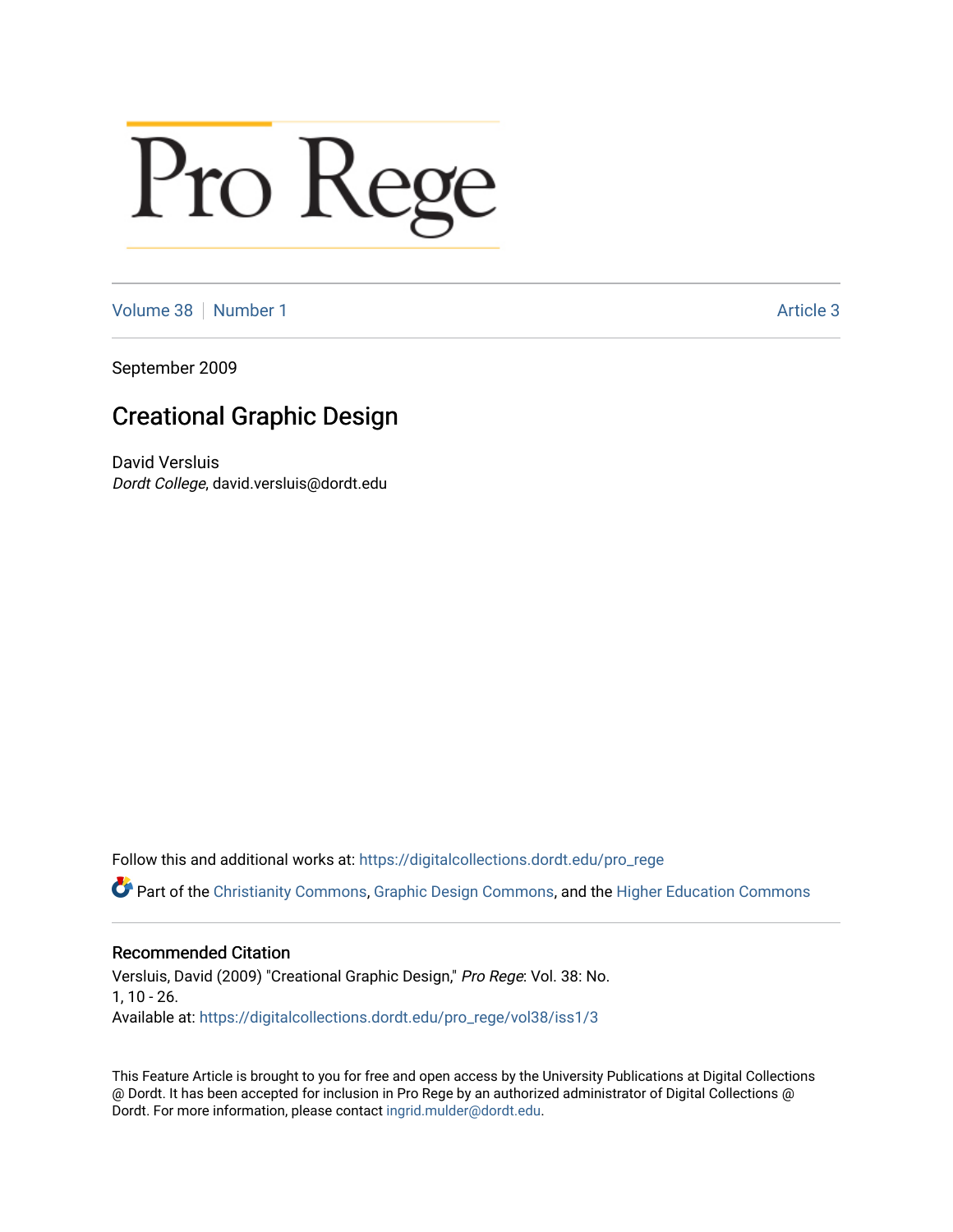## **Creational Graphic Design**



**by David M. Versluis**

#### **Foreword**

Referencing the term *creational aesthetics*, Calvin Seerveld states, "That's a defining mark of the biblically Reformational Christian philosophical stance: take creation seriously as God's revelation, which despite the perversions we sinners bring into history, is still God's world and is to be studied by us in the light of Scriptural revelation as a communion of saints redeemed by Jesus Christ."1 Borrowing Seerveld's point, I believe that the study of creation can also apply to graphic design and thus the reason for titling this paper *Creational Graphic Design.* Since this creational emphasis of the Reformed tradition views society as a structure

David Versluis is Professor of Art (Graphic Design) at Dordt College.

of community relationships,2 Dordt College is an educational institution made up of a scholarly community of Christians. These Christians are engaged in the study of various disciplines, including graphic design, approached through the perspective of a biblical, covenantal framework that acknowledges the pattern of creation, sin, grace, and creation renewal. This paper will focus on being Christian graphic designers, which I, in agreement with Seerveld, understand to be "… Christian artists…distinguished *in their artistry* by the holy spirit of compassionate judgment proclaiming the Rule of Jesus Christ:"3 Seerveld's definition is a good start, but more can be said. Specifically, this paper tries to answer the question "What does the Holy Spirit of compassionate judgment look like in graphic design?"

#### *Introduction*

To answer that question, we must look first at the Holy Spirit's effect on individual lives. Because of God's grace and the power of the Holy Spirit, we, as Christians, respond in gratitude by living lives of praise, obedience, worship, and *insightful* service to God. In other words, we are fruit-bearers for Christ (John 15). The Bible says that as people of God we are witnesses to God's kingdom; we are, here and now, chosen witnesses of God's work of reconciliation in His creation (Isaiah 43:10-12). Our witness is not only evangelistic talk but also engagement in and contribution to a pluralistic world. Our witness anticipates the complete fulfillment of Christ's rule when he comes again in glory. As A.A. van Ruler writes in his devotional book *God's Son and God's World,* "When we learn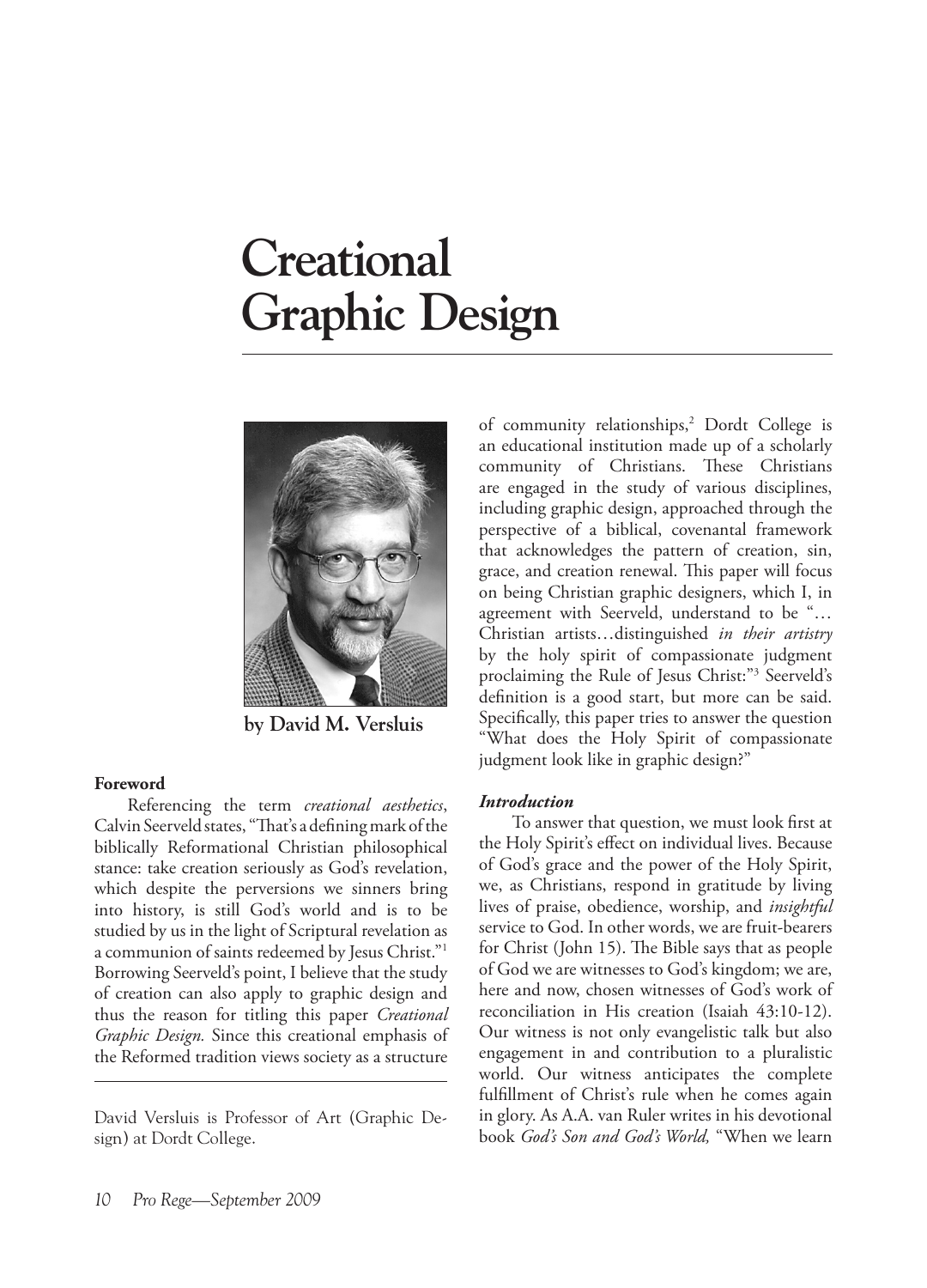to view all things and ourselves as God's possession, our walk through the temporal and visible world becomes a liturgy, a service of praise and worship to God, and all of existence and our own lives within the things of the world are taken up as instruments of our praise."4 As Psalm 104:24 states, "How many are your works, O Lord! In wisdom you made them all; the earth is full of your creatures."

*The tradition of graphic design was very important in the history of the Protestant Reformation.*

Part of our response to God's Spirit, then, is understanding God's character through His creation. The beginning articles of the Belgic Confession, explain the benefits of studying the natural world with Scripture; together, they tell us many things about God.

This is one way I talk about graphic design to students at Dordt College. That is, I express how the Confession's Article 2 refers to creation as God's revelation: "like letters and beautiful books":

#### *Article 2: The Means by Which We Know God* We know him by two means:

First, by the creation, preservation, and government of the universe, since that universe is before our eyes like a beautiful book in which all creatures, great and small, are as letters to make us ponder the invisible things of God: his eternal power and his divinity, as the apostle Paul says in Romans 1:20.

 All these things are enough to convict men and to leave them without excuse. Second, he makes himself known to us more openly by his holy and divine Word, as much as we need in this life, for his glory and for the salvation of his own.5

In graphic design, we attempt to appreciate

and express God's creational revelation. In fact, that expression is part of the history of graphic design. The tradition of graphic design was very important in the history of the Protestant Reformation. The principal author of the Belgic Confession, written in French in 1561, was Guido de Brès, a Reformed church preacher in the southern Low Countries (Belgium) who was put to death for heresy in 1566. The Confession's form and content indicate that de Brès was familiar with the Confession of the Huguenot (French Protestant) Reformed churches, published in the late 1550s and written mainly by John Calvin. Interestingly, de Brès, in the second article of the Belgic Confession, uses metaphors for God's revelation in creation: "[the creation] is before our eyes like a beautiful book and all creatures, great and small, are as letters." Apparently de Brès and Calvin were well aware of French graphic design and printed materials being produced at the time of the sixteenth century. The era is regarded as the golden age of French Renaissance printing technology. French typography (of Claude Garamond—perfecting Roman letterforms), graphic design (of Geoffroy Tory—geometric constructions of letters) and book design (of Oronce Finé and Simon de Colines—visual information) were considered to be the finest on the European continent. Many French graphic designers of this period were multi-talented people: Geoffroy Tory was a philosophy lecturer and poet, and Oronce Finé was a mathematics professor, artist, and author. In addition to typography, French graphic design of this period is noted for the elegant and *colorful* illustrations, for Books of Hours, depicting animals, birds, insects, aquatic life, flora, and fauna that adorn the capital initials and border margins of the page. These illustrations, some of which are stylized, express a Renaissance humanist interest in the natural world, yet this interest also correlates with biblical scholars rediscovering, reexamining, recovering the meaning of Scripture and appreciating the abundance of God's *good* creation.

 However, by the middle decades of the sixteenth century, the European printing center moved from France (Paris, Lyons) to the Netherlands (Amsterdam), England, and Switzerland as a result of religious conflicts. One of the best French scholar printers and principal graphic designers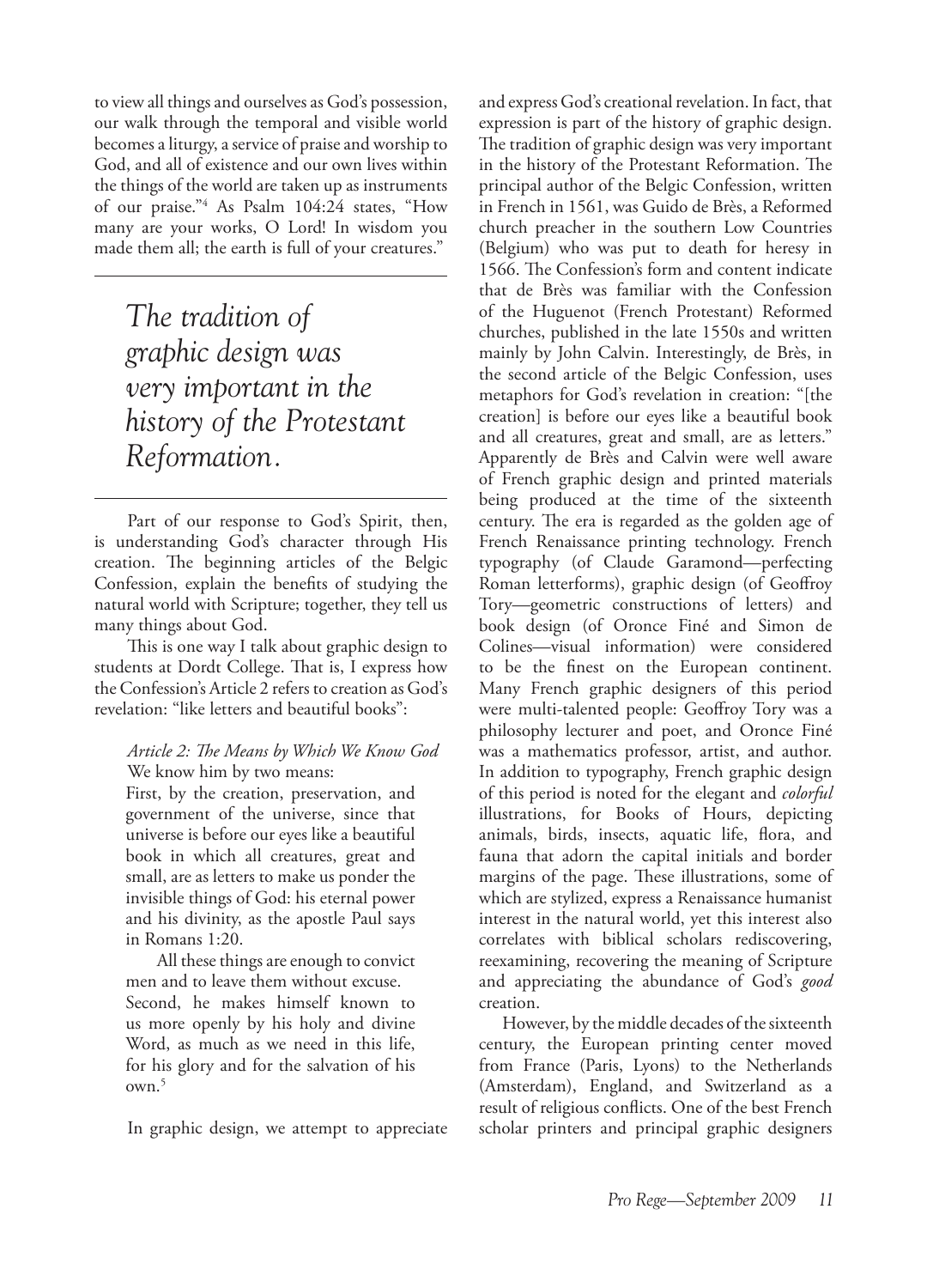of the period, Robert Estienne (1503–1559), was renowned as a printer, author, and classical scholar for the intellectual insight of his editorial process. He was also acclaimed for typographic refinement and clarity of his original language Bibles, Christian texts, and printed biographies by history writer Paolo Giovio. Estienne was affected by the threat of persecution and the turmoil of the Protestant Reformation and was harassed and abused for being suspected a heretic by the Sorbonne (University of Paris) theology faculty for his Protestant views.<sup>6</sup> As a result, by the early 1550s Estienne relocated his printing firm to Geneva, Switzerland, to be with John Calvin. There he reissued Calvin's *Institutes* in 1553 and again in 1559. The introduction to Calvin's *Institutes,* published by Westminster Press in 1960, says this about Estienne:

One of the greatest of Renaissance printers came to Geneva from Paris in 1550 and resumed there, in close association with the Geneva ministers, his lifework in the production of Bibles and religious texts that he had found it impossible to continue in France. This was Robert Estienne (Robertus Stephanus), a distinguished member of the great Estienne family of scholar printers to whom the New Learning and the Reformation owed a measureless debt. In February 1553, he brought out the finest edition of the *Institutio* that Calvin had yet seen, a folio volume 13-1/2 by 8-3/4 inches, almost faultlessly printed in handsome type. It contains 441 pages, …7 .

The point I make to students is that God's world, along with the elements of design, the visible language—letters/typography, technology, sensory artifacts, light, colors (optical and emotive), physical materials, textures, similarities, movement, contrasts, patterns, lines—are all the Lord's creatures, for which we are responsible. As colleague Dr. Charles Adams has said, "some of these creatures have been created originally by God and some have been developed by God's image bearers and unfolded in time."8 Nicholas Wolterstorff says emphatically, "This world of colors and textures and shapes and sounds is good for us, good for us in many ways, good also in that it provides us with refreshing delight"<sup>9</sup> (Prov. 8.30-31). We are a physical part of God's creation; we, along with all other created things, are creatures of God, created to serve and glorify Him. As the psalmist writes,

Your word, O Lord, is eternal; It stands firm in the heavens. Your faithfulness continues through all generations; You established the earth, and it endures. Your laws endure to this day, For all things serve you. (Psalm 119.89–91)

#### **Creational graphic design, education and practice**

Recognizing Christ's Lordship over all creation means learning to be open to the multiplicity of that creation in order to serve His kingdom more fully. In our age of specialization, a broader vision of Christ's kingdom and our vocation in it should be an essential part of a coherent core curriculum and it is at Dordt College. In Dordt's graphic design program, students learn the craft and skills of design in the context of creative discipline and compassionate, redemptive care for God's creation as faithful followers of Jesus.

The occupational result of a coherent Christian education is expressed by potential employers who admire and are seeking the attitude and work ethic of students in graphic design:

What we as employers are searching for are people who can do as well as think. This isn't to say that we're looking for glossy stylists either: we want designers who create thoughtful, meaningful designs: designs that pay attention to details, and have emotion and craft in them, as well as reason and cleverness. The world desperately needs those designers.<sup>11</sup>

As we see, employers need designers who can think as well as do, but biblically-based Christian education should not be judged only as pragmatically useful. God is pleased when we value, study, and learn more about His creation. Whether one designs for business corporations, humanitarian agencies, advocacy groups, or Christian missions, etc.—from a Reformed perspective not one of these areas is nobler than the other—all of it can be holy service.

Also, because of God's creation-structures, design—whether by a Christian or non-Christian designer—is the conscious effort to create meaningful order. However, all good designers need the insight to recognize that the appropriateness of any design solution depends on the clarity of the intended meaning and purpose. Traditionally, the kind of action by which a design fulfills its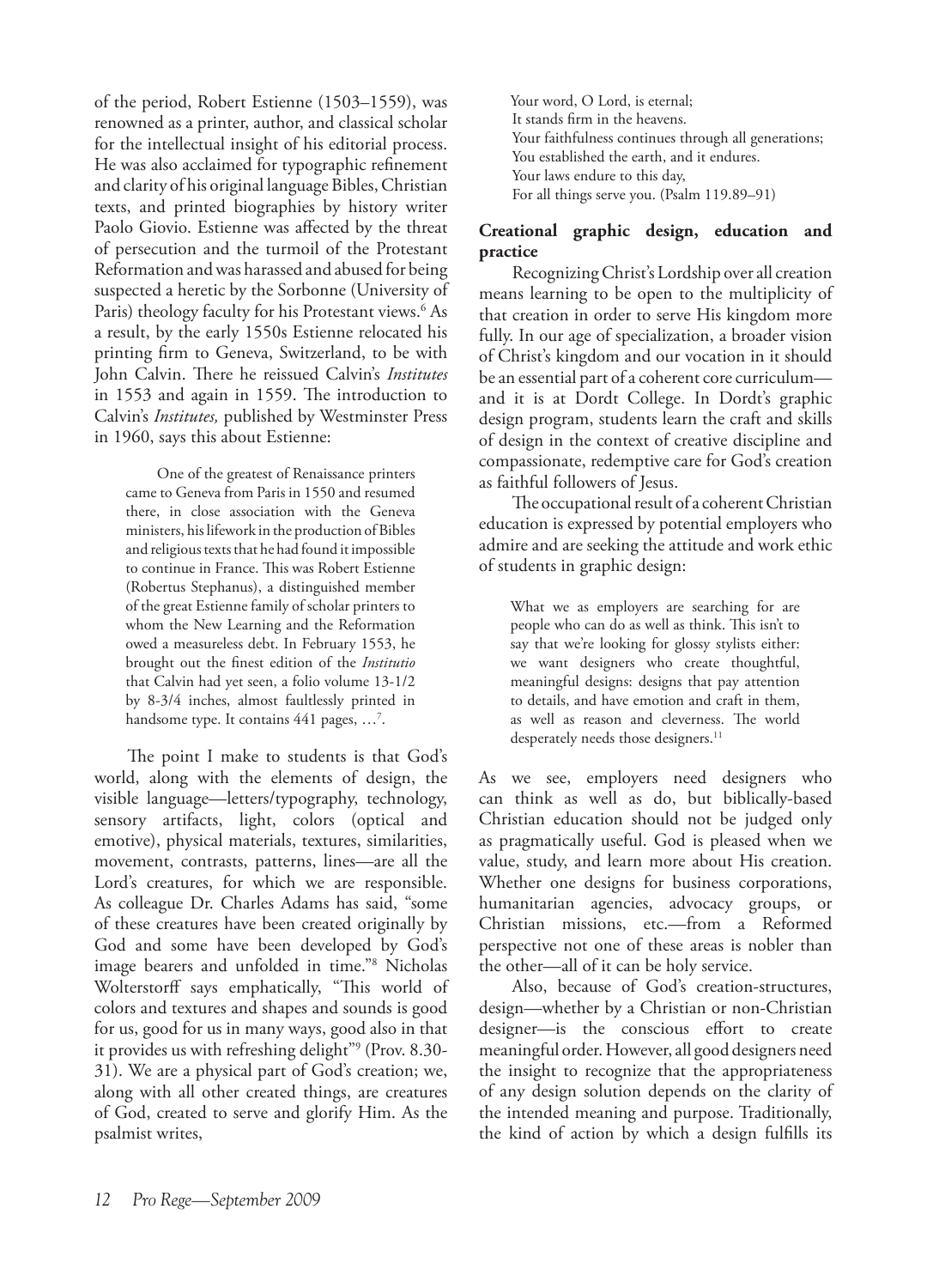purpose is its function.<sup>12</sup> But the interesting thing about design is that there can be more than one right solution. For instance, Zöe Ryan, citing Rick Poynor, writes that the influential London graphic design firm of the 1960s, Fletcher/Forbes/Gill, maintained this thesis: "that one visual problem has an infinite number of solutions; that many of them are valid; that solutions ought to derive from the subject matter; that the designer should have therefore no preconceived graphic style."<sup>13</sup> The current British graphic design group, the acclaimed Graphic Thought Facility (GTF), still maintains this high regard for content as leading to design solutions.

*Whether one designs for business corporations, humanitarian agencies, advocacy groups, or Christian missions, etc.—from a Reformed perspective not one of these areas is nobler than the other—all of it can be God-glorifying and holy service.*

In addition to creating meaningful order, design also reveals the values of local communities, such as monetary worth. For example, an incredible amount of equity created by today's corporate identity and branding systems in the marketplace is produced by graphic designers. More importantly, design can reveal ecological, aesthetic, ethical, technical (economic and sustainable), and social value. In fact, design can serve the need for creational well-being and social welfare in general. One adage says that graphic design can be about three things: "messages of value, messages about value, and messages of no value."14 Christian graphic design

can be a witness to God's active presence here and now and to our hope for fulfillment of Christ's kingdom. Because of that witness, graphic design from a Christian perspective need not succumb to competitive pressure to deceitfully prove anything, to be manipulative, or to coerce. Christian graphic design can, however, be convincing, compelling, and sensitive communication. In summary, what designer and author George Nelson says about design education applies to Christian communal education, influenced by common grace:

No design can exist in isolation. It is always related, sometimes in very complex ways, to an entire constellation of influencing situations and attitudes. What we call a good design is one which achieves integrity—that is, unity or wholeness—in balanced relation to its environment. The reason good design is hard to come by is that its creation demands a high degree of emotional and intellectual maturity in the designer, and such people are not found too often. Earlier generations solved this problem by using many hands and minds over periods of centuries, as in the case of the axe, or the teacup. The "designer" then was not an individual, but an entire social process of trial, selection, and rejection. Today he is still that, though in a somewhat different sense, and we tend to overestimate his significance as an individual.15

Concerned about values, some design professionals have tried to use their design capital to do more than create "cool" artifacts and follow the money in a saturated affluent marketplace. One example of this effort was presented at the 2007 Christians in the Visual Arts (CIVA) biennial conference, where architectural designer Dr. Earl Tai, associate chair at Parsons New School for Design, spoke about the *Transformation of the Designed/Built Space.* 

Tai stated that designers need to ask, "how is design currently meeting the needs of the world?" and suggested that it can take on the principal questions of our era. Actually, there is nothing really new about this concept, since the modernist designers of the mid-twentieth century felt that way as well. The difference, Tai says, "is allowing artists to let God use them and their work for transformation." According to Tai, "this leads beyond a 'functional' view of art and design into a 'redemptive' view of art and design." 16 Tai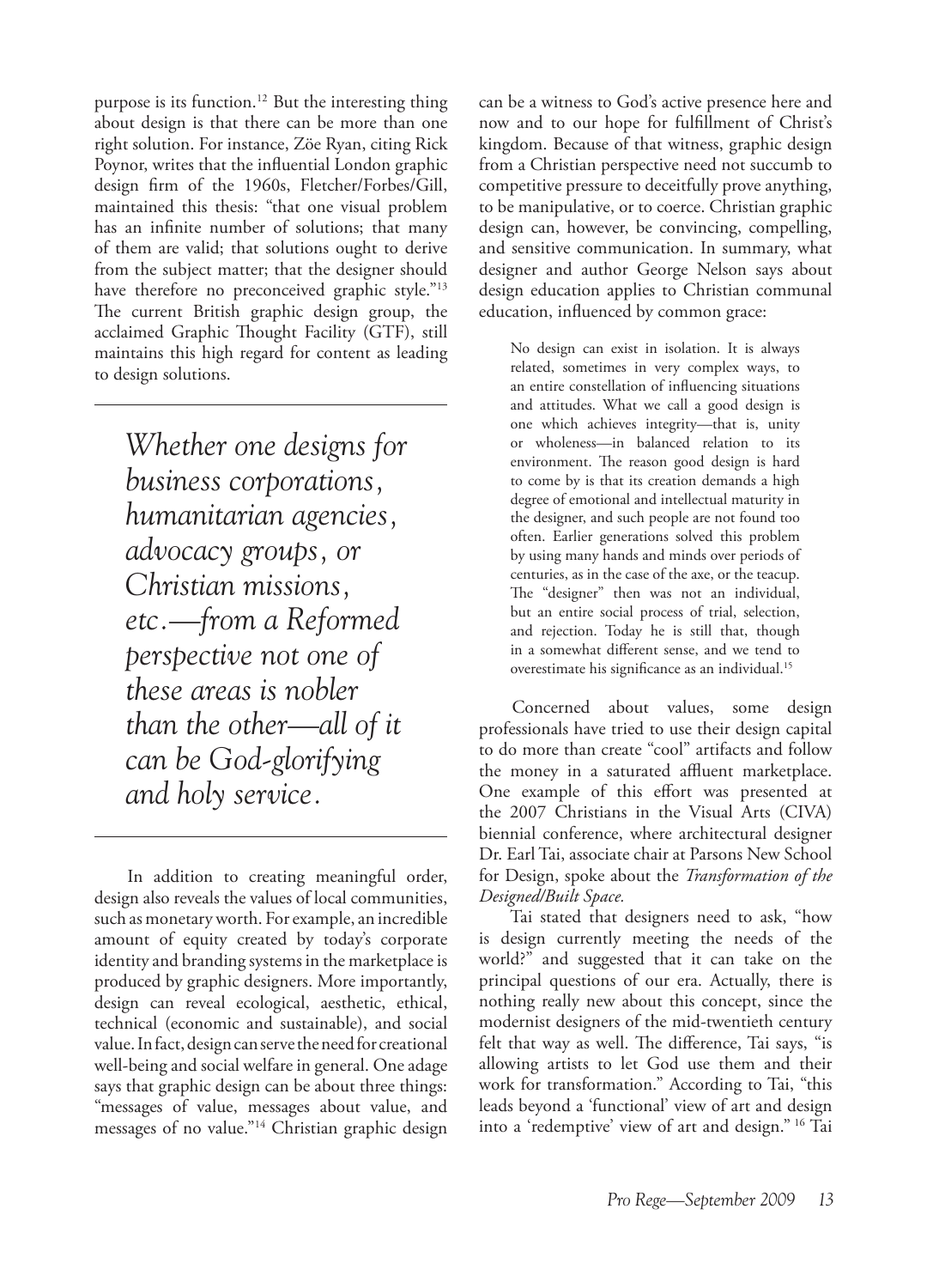presented the work of three architects as examples of transformational designers working today. One, Sergio Palleroni, will be discussed later.

As Tai suggests, motives for design differ. Some designers and graphic designers sincerely want to solve problems and make the world a better place. If they can grow their design business at the same time, all the better; for there is nothing wrong with receiving money for work rendered fairly while designing aesthetically pleasing artifacts that serve a genuine purpose or need. Many designers are trying to understand the transformational potential of design. At Dordt College, we ask students what the presence of God looks like in design and what He is calling us to do with our design resources. How will we reveal the presence of Christ in our work in tangible ways? How will we speak life into our culture as designers and extend His kingdom presence in the world?

Ellen Lupton, design educator at Maryland Institute College of Art, helps provide an answer. She expresses a consensus among design practitioners and educators when she defines design as "an art of situations." She goes on to say, "Designers respond to a need, a problem, and a circumstance that arises in the world. The best work is produced in relation to interesting situations."<sup>17</sup>

I appreciate Lupton's statement that design is responding "to a need, a problem"—this tends to resonate with Christians who have a Reformed identity and are serious about acting as stewards, trying to restore what's broken in God's world or make the world a better place. Because design should be transformational and respond to circumstances, it is multifaceted (graphic, product, environmental, architecture, information, etc.), and teaching graphic design involves maneuvering through a complex field and using computer technology responsibly.

One misnomer is that graphic design is simply advertising. It can be that but is not entirely. Graphic design can also be the design of many non-commercial interfaces conveying important public messages, from signage to election-ballot design.

How, then, does a Christian graphic designer measure success? When asking art and graphic design students at Dordt "What is success?" I have found their responses, taken as a whole,

to be similar to those of the design students of Ellen Lupton when asked the same question: "I'm successful when I have reached, achieved, accomplished, earned, etc." Lupton then moves the discussion toward greater responsibility:

 But then what? The salary of an entrylevel graphic designer will be similar to that of a teacher, tax collector or candlestick maker.… Many people are drawn to design because it is an artistic field whose career path is more reliable than the fine arts. Artists know they are headed into unknown economic territory; they expect to use diverse forms of employment to support their practice. Painters or sculptors might define their initial success differently from designers. The most important thing for them may be to participate in exhibitions—getting their work noticed and talked about, being part of a scene and participating in a community of other artists.

 Graphic design students, however, tend to be more conservative. When I ask them to talk about what makes design different from the fine arts, they gravitate towards the role of the client. Designers serve clients, or so the logic goes, whereas artists serve themselves. Designers would like to do work "just for themselves," students sometimes say, but designers need clients to survive.

 Although it is true that designers generally rely on clients, pleasing them is not the ultimate purpose of our work. What designer's share with our clients is a public, an audience. Our clients wouldn't need us at all if we weren't helping them reach that public. Our broader responsibility is to the ultimate users of our work. Doctors need hospitals and insurance companies to do their business, but patients are the ones they really serve. Designers make things that are out there in the world, being seen, read, understood and acted on by other human beings.<sup>18</sup>

Design applications are meant to serve the public in various positive ways—that service is part of the design motivation. However, design services are often dictated by the clients' commissioning work and meant to satisfy their needs. Sometimes these needs are selfish; at other times they are of genuine benefit to the public. Developing the analytical skills to determine what needs are worthy or unworthy is important for the designer. Students and design practitioners must cultivate an understanding of both the appropriateness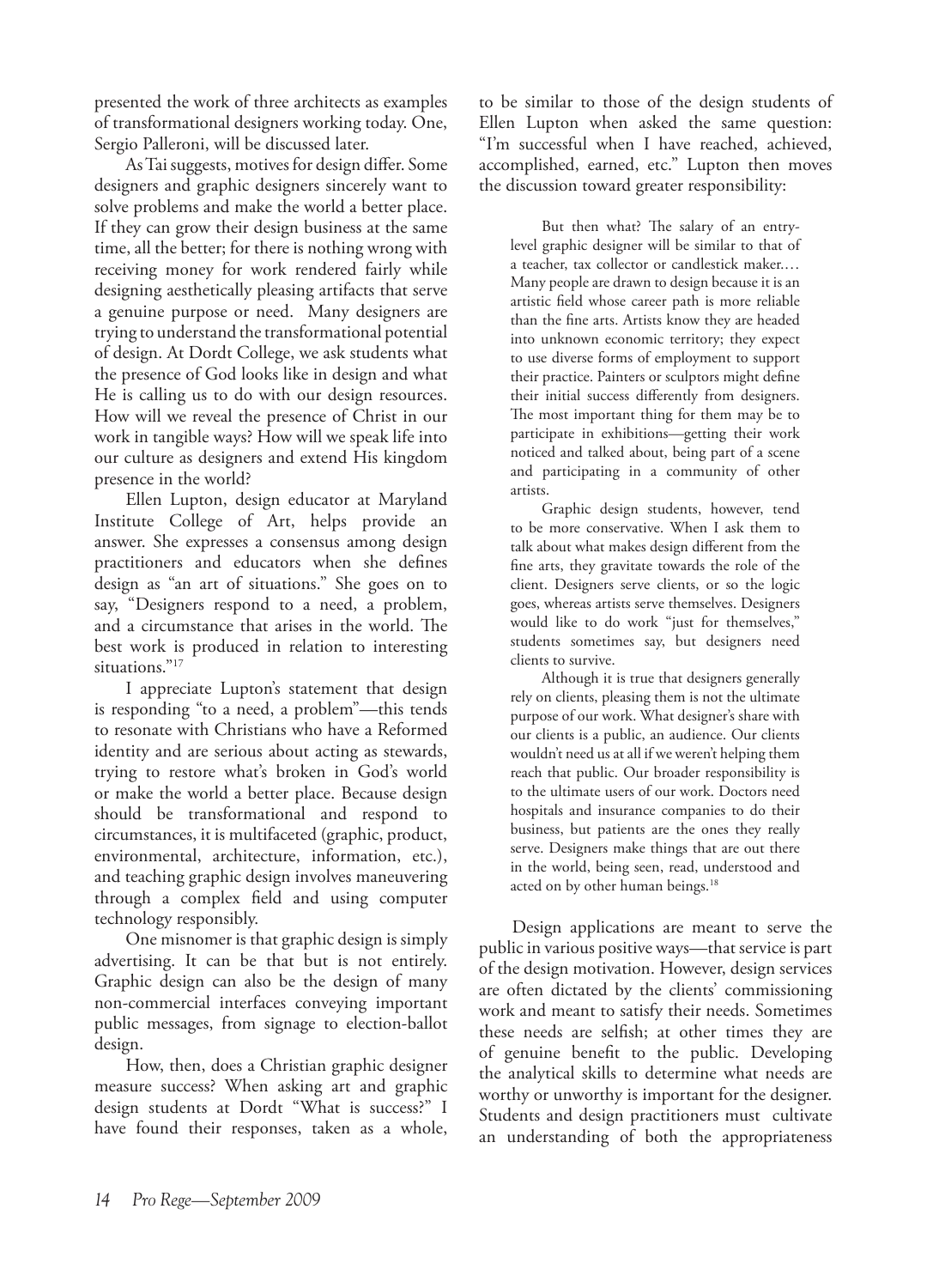of visual imagery and the idea the image is communicating. As Christian graphic designers, we can take to heart the work of common grace, break through the humdrum, and come face to face with excellent or praiseworthy things, such as the values of righteousness, justice, and peace. As Paul writes in Philippians 4.8, "Finally, brothers, whatever is true, whatever is noble, whatever is right, whatever is pure, whatever is lovely, whatever is admirable—if anything is excellent or praiseworthy—think about such things."

Certainly a praiseworthy thing is the remarkable achievement of reading or readability. A good graphic designer can honor the reader by being cognizant of the reading process, which is a process

*In graphic design, understanding something about the process of reading is as important as understanding form in the study of fine art and as understanding computer technology in the study of graphic design.*

of visually recognizing and comprehending letters, context, and meaning. That is, reading begins the process of recognizing letter forms (small patterns), words, larger patterns of text structures, text arrangements, and a writer's style.<sup>19</sup> For instance, in many of my assigned graphic design projects in which the objective is comprehension of material, I tend to use color, style, size, scale, space, or type style to visually emphasize intentional patterns from surrounding letters or words. This practice not only has practical import for many printed and electronic materials but also highlights the significance of play in the design process. These intellectual tools and craft form the basics of the

graphic design curriculum.

In graphic design, understanding something about the process of reading is as important as understanding form in the study of fine art and as understanding computer technology in the study of graphic design. University of Northern Iowa graphic design professor Roy Behrens, in his lecture *How Form Functions*, features the "tools of thought" of pattern analysis/recognition found in rhymes, songs, and poems as instructive for graphic design. As an example, Behrens indicates text relationships in a nursery rhyme with typestyle and color by juxtaposing similar and dissimilar words containing repetitive letters and ending with a silent e pattern, such as "hey d**iddle** d**iddle**," "f**iddle**," "l**ittle**."20 Behrens is making the point that graphic design education needs to cultivate the skills of highlighting and manipulating patterns. To further convey the point, Behrens quotes science educator Robert Scott Root-Bernstein:

Any educational system that fails to teach students how to play with and integrate the tools of thought is producing intellectually handicapped students.… Until we understand how people form and recognize patterns, use metaphors, make analogies, abstract, develop aesthetic sensibility, playact, play, manipulate, model, think kinesthetically—and how to correlate those tools of thought through transformational thinking—we will never succeed in understanding how inventive people invent, or how to train others to emulate them.21

#### **Binary Designers?**

To prepare for the complex issues involved in design, Dordt College students interested in graphic design major in art with a graphic design emphasis. This arrangement means that in addition to taking dedicated graphic design courses, students also take required studio fine art courses and a business marketing course, as well as other studio art and art history electives, along with a rigorous liberal arts core curriculum. This course of study can lead to a struggle between graphic art and fine art. Often a graphic design student will say, "I like graphic design, but what I really like is studio art (painting, drawing, photography, ceramics, or sculpture)—fine art allows me to be self-expressive." When juniors and seniors develop their portfolios, some students seem to apologize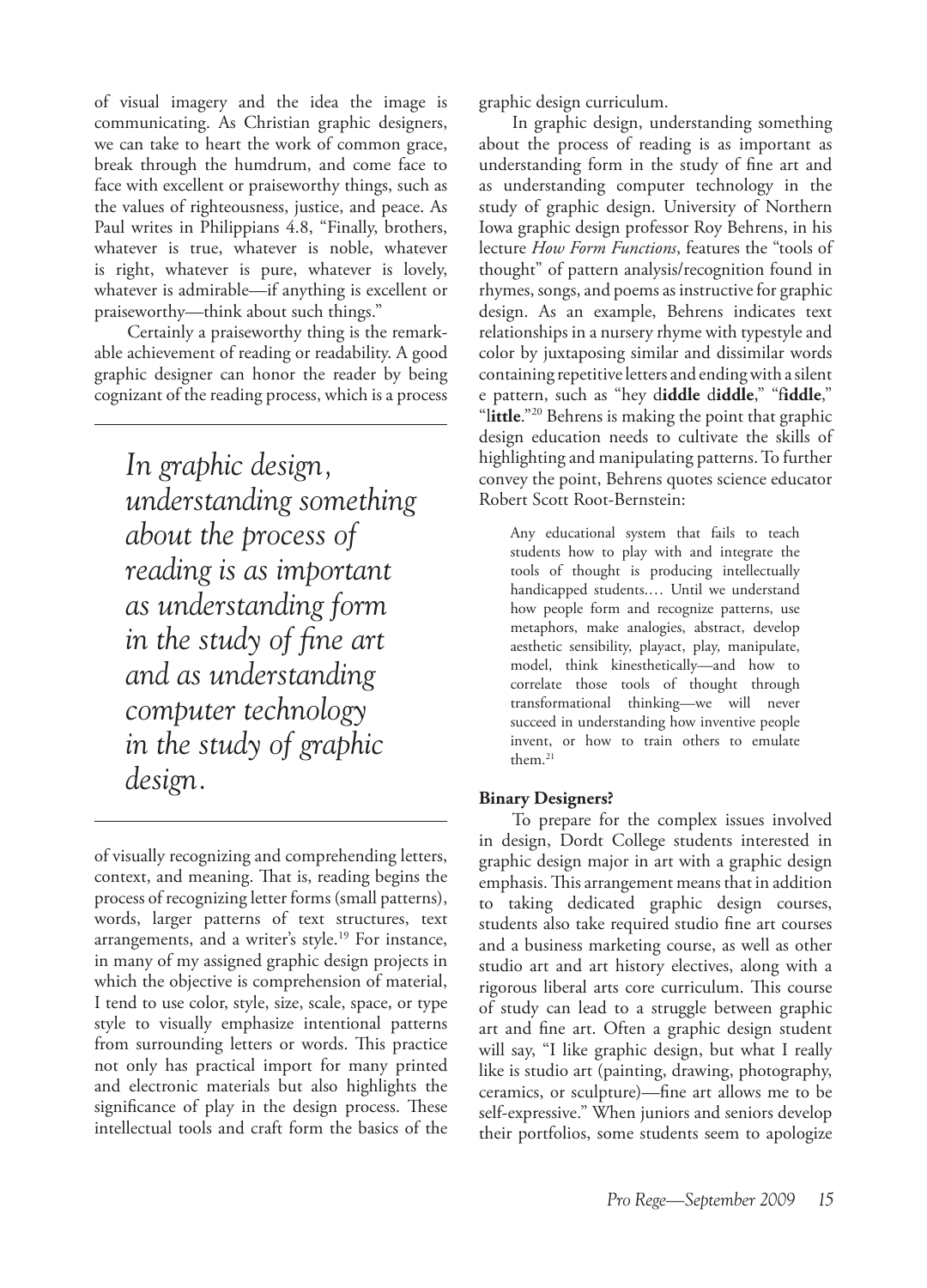and ask, "Can I include fine art with graphic design in my portfolio?" " Are clients interested?" "Yes," I respond, and I further add that although art and design are different, they are very much related. The choice between the two is actually a false dilemma because of so much common ground.

Why do students sense a tension between two art sub-cultures? The perception of fine art as more noble than design (graphic design) is a Romantic notion going back to the Renaissance, a notion that has found its way to today's North American college campuses—Christian colleges included. Does this attitude come from the academic liberal arts tradition? Where do the lines of art and design cross? Again, Calvin Seerveld starts to provide an answer with his working definition of art: "a

*Actually, graphic design, web design, and interactive design can be considered artifacts, or acts of communication distinguished by an imaginative quality that is visible/audible/ written/sensed.*

well-crafted artifact or act distinguished by an imaginative quality whose nature is to allude to more meaning than what is visible/audible/writte/ sensed …."22

How does Seerveld's art definition work in design? Actually, graphic design, web design, and interactive design can be considered artifacts, or acts of communication distinguished by an imaginative quality that is visible/audible/ written/ sensed. The question is, "How does the nature of design allude to more meaning than what meets the senses?"

This question considers that a common area of art and design is the nuance, mood, and meaning

of a thing, qualities that suggest intellect and selfexpression—the presence of the designer or artist expressed in the artifact. Internationally acclaimed designer Rick Valicenti (Chicago) discusses his work this way:

[M]y personal work, which happens right alongside my professional work, helps to inform all of my commissions. Hence, all the work of this office begins to reveal a real human presence, which is less formulaic, is more like fine art and is expressive. Design, art, self-expression, my being, and my self-perception determine my behavior. If I can use my artifacts, the things that I make, as evidence of who I am and realizing that, my artifacts can actually reflect my sense of joy, curiosity, and optimism, this can be authentic and effective communication on behalf of a client. 23

Valicenti adds the significance of the designer, which should be of great interest for art and design students:

Your presence can't help but be reflected in your work, for instance. If we limit our thought then the experiences we have are limited as a result. If we enter design with interest, odds are what comes out of that process of making and thinking about design will be interesting. If we enter design with greed, what's going to come out is greed. If we enter with disrespect, disrespect comes out and the same can be true if we enter a process with respect—then the artifact is respectful. If we enter with an artful spirit, then what comes out is something quite artful and imaginative. But sadly, if we enter the design process with formula, what might come out is formula and that's not a good thing especially when we can put it on press and millions of copies get done; or put it onto the web and anyone who wants can go there. And if they encounter formula disguised as communication—I should say, communication contaminated with formula—it's not a good thing to send any impersonal messages from one person to another anywhere in the world.

I believe that the next destination for design to aspire to is one that transcends style—where communication really does reach out. Perhaps with design being so much in service to business and so much of a commodified practice, in many respects it has lost sight of a kind of design that really does communicate, that really does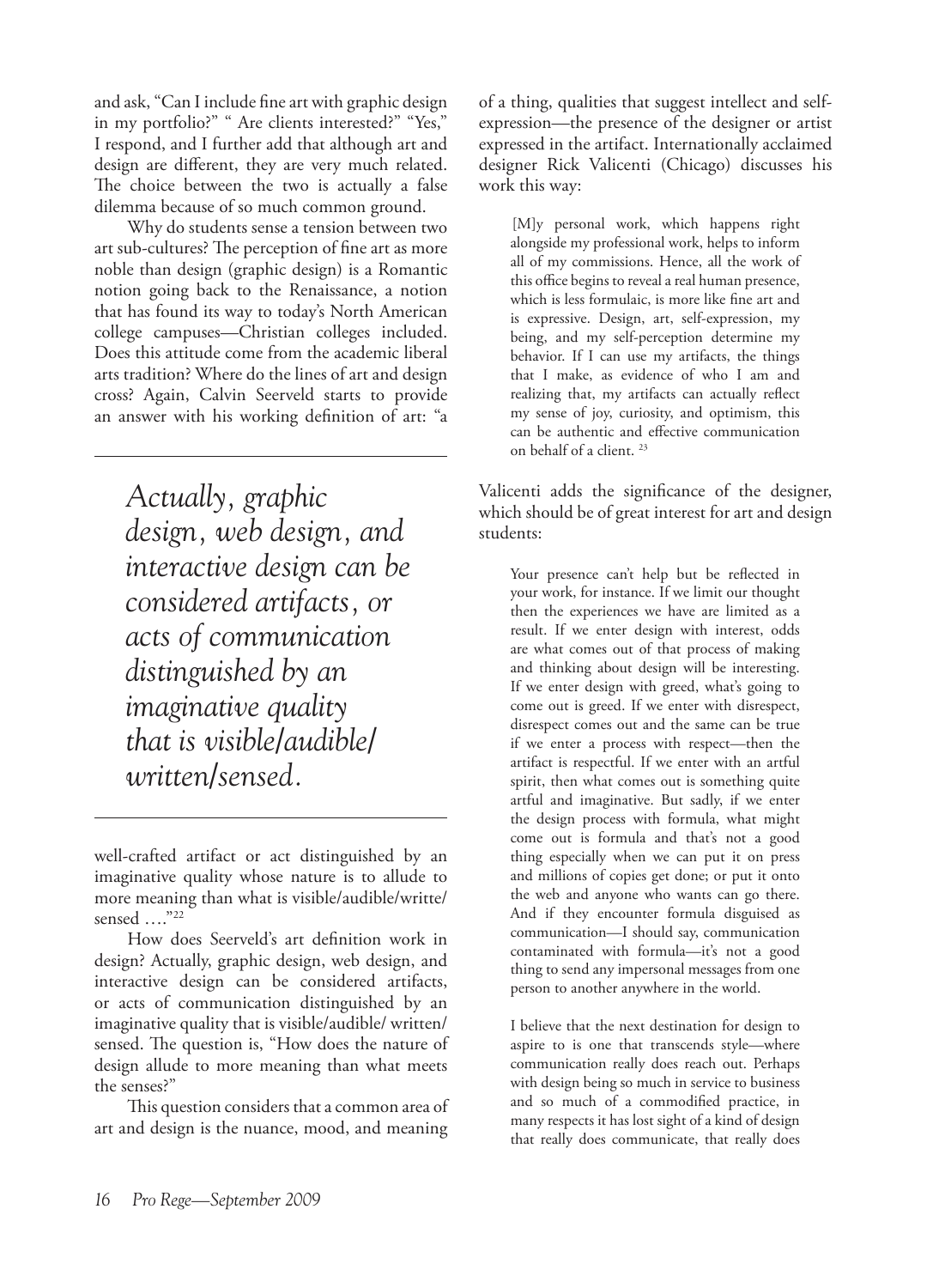behave in compelling fashion. In order to do that the missing ingredient might just be the presence of the communicator in the act of communication. …24

Most art students feel an affinity with Valicenti's expressionistic/emotional approach because most art education programs (Christian and non-Christian) promote self-expression. By contrast, other designers, such as the modernist Bauhaus teacher Josef Albers, have questioned this self-expressive approach to design as self-indulgent. According to Eric Gibson, "Albers distrusted expressionism, believing it to be egocentric and geared mostly toward effects rather than insight." 25 However, while Albers makes a good point, I appreciate Valicenti's emotive approach because I know that his body of work is filled with creative and playful insight. Valicenti's work is also indicative of serving a public through a rigorous, disciplined, and self-critical design process, which should be a strong component of any art and design training.

It is possible that graphic design, like art, can express, as Nicholas Wolterstroff says, "the ultimate concerns (in case they have them) of their makers."26 I believe this is what Valicenti is saying as well. With this in mind, we might compare the perspectives of Valicenti and Albers with the strong emotional content of the biblical Psalms. This is what John Calvin wrote about emotional content in the preface to his 1557 *Commentary on the Book of Psalms:*

I have been accustomed to call this book, I think not inappropriately, "An Anatomy of all the Parts of the Soul;" for there is not an emotion of which any one can be conscious that is not here represented as in a mirror. Or rather, the Holy Spirit has here drawn to the life all the griefs, sorrows, fears, doubts, hopes, cares, perplexities, in short, all the distracting emotions with which the minds of men are wont to be agitated. … It is by perusing these inspired compositions, that men will be most effectually awakened to a sense of their maladies, and, at the same time, instructed in seeking remedies for their cure. In a word, whatever may serve to encourage us when we are about to pray to God, is taught us in this book.…27

Another element of the art and design

dilemma is that of agent versus aesthete. In the weblog *Design Observer* designer Michael Beruit (New York) wrote "The World in Two Footnotes: Are you an Agent of Neutrality? Or are you an Aesthete of Style?" Here, Beruit reacts to an article in *Eye* magazine (vol 14, number 53, Autumn 2004) titled "The Steamroller of Branding," by Nick Bell, in which Bell describes two types of designers as reflective of design philosophy over the last several decades.

According to Bell one group of graphic designers are *the agents of neutrality*, who

- 1. Are Neo-modernists designers who distrust personal expression in design and tend to view content as best expressed through a design format that remains objectively neutral.
- 2. See themselves as purveyors of highly attractive design that is objective, coherent and crafted with the modernist aesthetic style of clarity and precision.
- 3. Are apt to appreciate guidelines and view constraints as parameters of creative opportunity.
- 4. Believe that the same objective format will suffice for all forms of content regardless of what message is being conveyed.
- 5. Are likely to have an apolitical attitude and feel they are not responsible for content nor is it for them to question the content—this allows for servicing all types of clients because nothing is sacred.

Bell calls the second group of graphic designers *the aesthetes of style*, who

- 1. See themselves more as fine artists devoted to the formal aspects of design and desire to express a strong creative and personal style.
- 2. Want to produce highly attractive design and are not terribly interested in the message nor is there a great concern to balance form and content.
- 3. See the production process as a means to an end and are motivated to incorporate glossy printing effects and production techniques that disregard ecological or sustainable production methods.
- 4. Believe that the most creative and attractive format will suffice for all forms of content regardless of what message is being conveyed.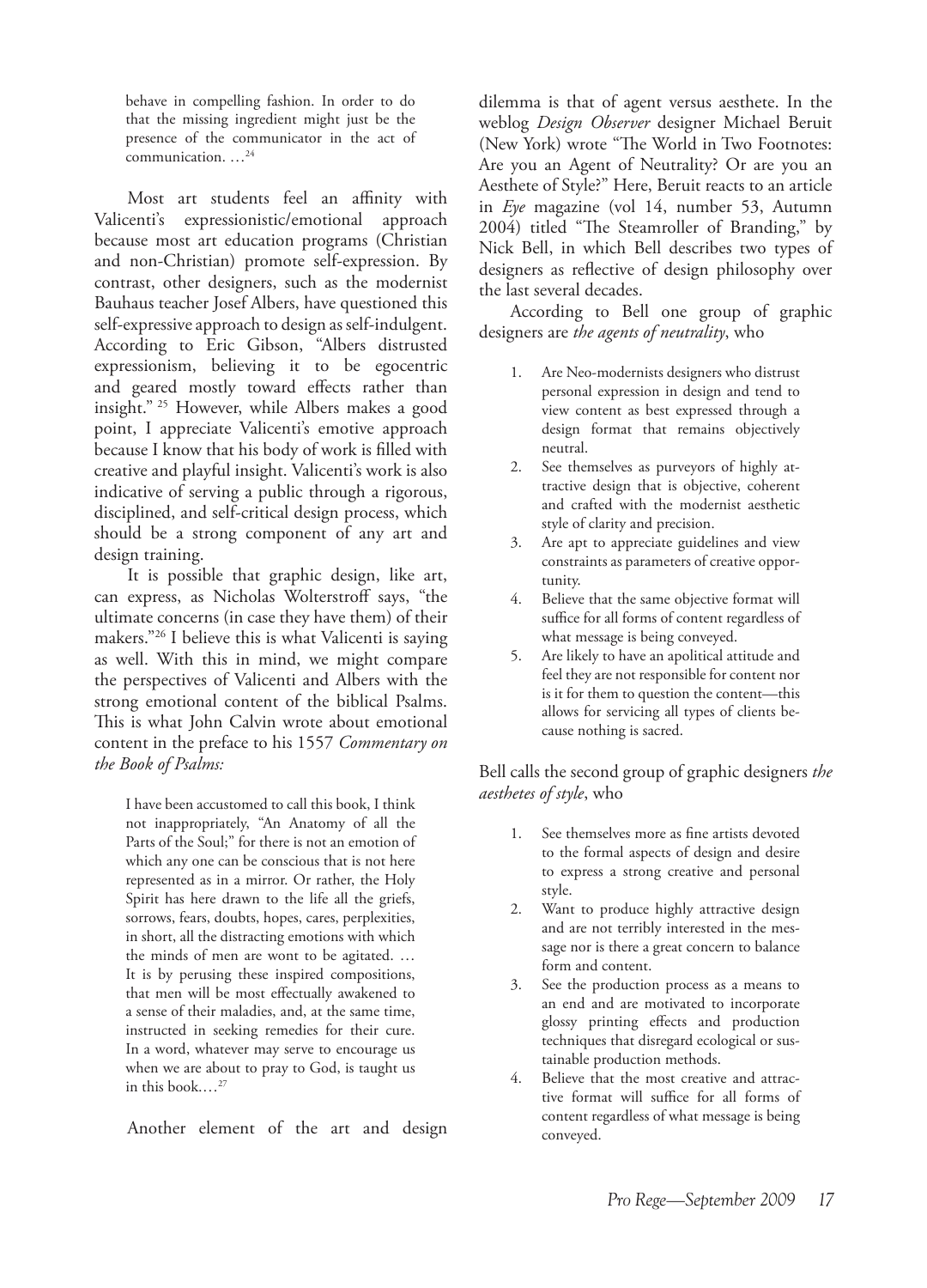5. Are likely to have an apolitical attitude and feel they are not responsible for content but they will raise questions about content only if it runs against producing something attractive—this allows for servicing all types of clients because nothing is sacred.<sup>28</sup>

Bell seems to exaggerate the differences to emphasize his point, but he also suggests that the two types of designers are related. I find the ensuing discussion to be potentially rich ground for Reformational discourse. In the same article, Michael Bierut explains the solution to the binaries of objectivity and creativity:

In two footnotes, Bell has neatly nailed the choice that many designers feel they face. They can choose to become the passive, "objective" voice of their clients, or they can be creative fountainheads, beholden to no one but their own imaginations. These two types of designers are widely viewed as polar opposites and mutually antagonistic: *the Aesthetes* sneer at *the Agents* for selling out to big business; *the Agents* dismiss *the Aesthetes* for their self-indulgent immaturity.

This divide has been observed and debated for years, if not decades. But Bell's skill is the way he slyly delineates the similarities, not the differences. In his account, both types of designers are "willfully apolitical and, tellingly, uninterested in the content of the work they undertake…." As we've seen in *Design Observer* in the past, designers (and perhaps all of us) resist binary classifications. Yet surely we would all have to concede that Bell's group portrait as diptych has more than a little truth in it.

 However, the choice is a false one. Bell has a prescription: "It's quite simple, it's been said before and so many times that it has become a cliché. And that is to design from the inside outwards." He is talking specifically about designing for cultural institutions, but the advice is universal: "The practice of corporate identity design [and here I would add graphic design in general] must be inextricably tied to the content it is supposedly serving; make content the issue and resist making design the issue."

 I have never met a designer who would deny the importance of content. Yet "making content the issue" takes real humility and self-effacement, qualities that are sometimes in short supply in the ego-driven world of creative production. Designers are more often tempted to serve more urgently demanding gods: their clients, on the one hand, and their inner muses, on the other. What the world demands, however, is something more. Call it content, call it substance, and call it meaning: it's the too-often-forgotten heart of what we do. It is the way out of the binary world that Nick Bell describes so well. It is the third choice. Choose content.<sup>29</sup>

An interesting response to Bierut's solution (content) reflects the concern of many graphic design educators over the last decade, namely, the heavy educational focus on technology training. Less emphasis on critical thinking has resulted in unprepared students entering the design field. Josef Reyes, who advocates a return to the liberal arts tradition for graphic design education, posted the following:

A number of designers are terrific in constructing form but deficient when it comes to engaging with content. Which is ironic considering that it is content that underpins the relevance of our work to the world at large.… The deficit is best mitigated when attacked on the student level.… Mr. Beirut's post once again brings to light the need for a more rigorous liberal arts curriculum in graphic design education.… Let's train students to become designers who are thoughtful and sensitive to the content they work with. We need designers who understand how language works: how language is used to either elucidate or deceive. We need designers who demonstrate exceptional comprehension: designers who are able to flesh out the meaning from the morass. We need designers who question everything: designers who not only ask "how?" but also "why?" In short: what our industry needs, I suspect, are more designers who carry an understanding of their place in the world and an awareness of their responsibility to the people they communicate to. All of this is just restating the obvious, really, but the fact of the matter is that there are that many designers who are oblivious to the obvious.<sup>30</sup>

At Dordt College, we have developed a curriculum for the graphic design program that tries to balance insights mentioned by Beirut and Reyes: "to design from the inside outwards." Art, design, and a core curriculum make for a solid program. Integral to this program is work that glorifies God rather than ourselves. Sometimes, however, students and designers who lack discipline, ability, maturity, and sensitivity gravitate toward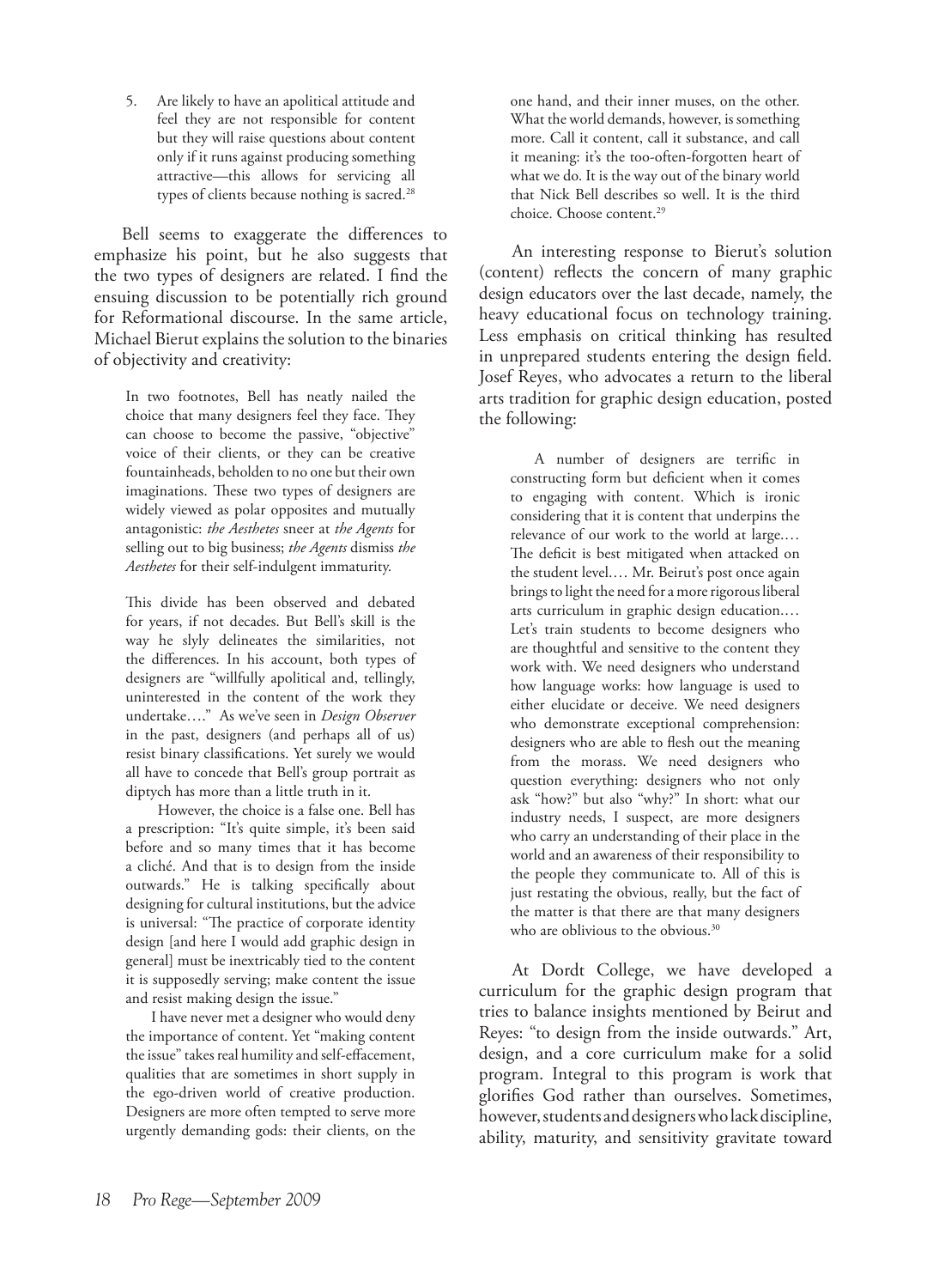either being *the agents of neutrality* or serving as *the aesthetes of style.* Students often turn to being "special effect" stylists and mannerists rather than being thoughtful designers of content. Also, some clients will demand that their commissions be designed as either neutral or stylistic. However, the best graphic designers have always responded to content by giving it compelling form and have gained their clients' respect as a result. As Roy Behrens said, "Specific techniques and styles of art are faddish, and of little or no importance to me, while the form of a work is enduring. To quote an old blues song: 'It ain't what you do, it's how what you do it.<sup>5931</sup> Also, as Paul says, "Do not conform any longer to the pattern of this world, but be transformed by the renewing of your mind. Then you will be able to test and approve what God's will is—his good, pleasing and perfect will" (Romans 12.2). Christian design education must provide a pedagogy that allows students to respond

*Christian design education must provide a pedagogy that allows students to respond authentically to content while recognizing that the craft of graphic design involves the synthesis of art, communication, and technology.*

#### **What does compassionate graphic design look like?**

In the early 1980s, while teaching at Trinity

Christian College, I started to use Calvin Seerveld's understanding of Christian culture to support my art, design, and teaching philosophy. What I appreciate about Seerveld's philosophical insights is that he leaves room for art and design to reflect back on themselves. He allows the elements and media of art to be meaningful and celebratory. In this way, art and design not only serve an aesthetic philosophy but allow one to benefit and delight in the artifact itself. Seerveld suggests that art is God's gift to humans that can help us look at all facets of life—beautiful and ugly. Particularly helpful from a design standpoint is Seerveld's assertion that "artistry is a subtle quality which permeates the whole object or event with an engaging metaphorical coagulation of nuances. An artwork is designed to be a loosely symbolific gift of oblique knowledge."32 In addition, some of my views about creational graphic design are based on Seerveld's essay "Modern Art and the Birth of Culture," as found in his book *Rainbows for the Fallen World.* In the essay, Seerveld describes Christian culture: "the lordship of Jesus Christ as revealed in the Bible leads the way and marks the act or product with the holy spirit of compassionate judgment."33

Seerveld becomes more incisive when he gives these examples:

We have got to realize more vividly that truly Christian conversation (= conversation marked by compassionate judgment honoring Jesus Christ's Rule in its phrasings and very inflection) deepens interpersonal relationships with excitement and joy, while secularized talk brings coldness, numbness, and squalor (cf. Psalm 1, Proverbs 15:1-4). Christian journalism (= reportage in word and picture, marked by compassionate judgment honoring Jesus Christ's Rule in its very communicating) would spill an incredible blessing of truth on top of all the posturing lies found in (godless) secular "factuality" (cf. Matthew 5:21-30).<sup>34</sup>

These examples are actually very close to what I would say about graphic design, but I'd like to restate it this way: Christian graphic design (i.e., constructions in images and words marked by the holy spirit of compassionate judgment, proclaiming Jesus Christ's rule in their very information and communicating) would craft and send compelling messages to people about what is meaningful and true. While graphic design can be a construction,

authentically to content while recognizing that the craft of graphic design involves the synthesis of art, communication, and technology. One result can be compassionate design.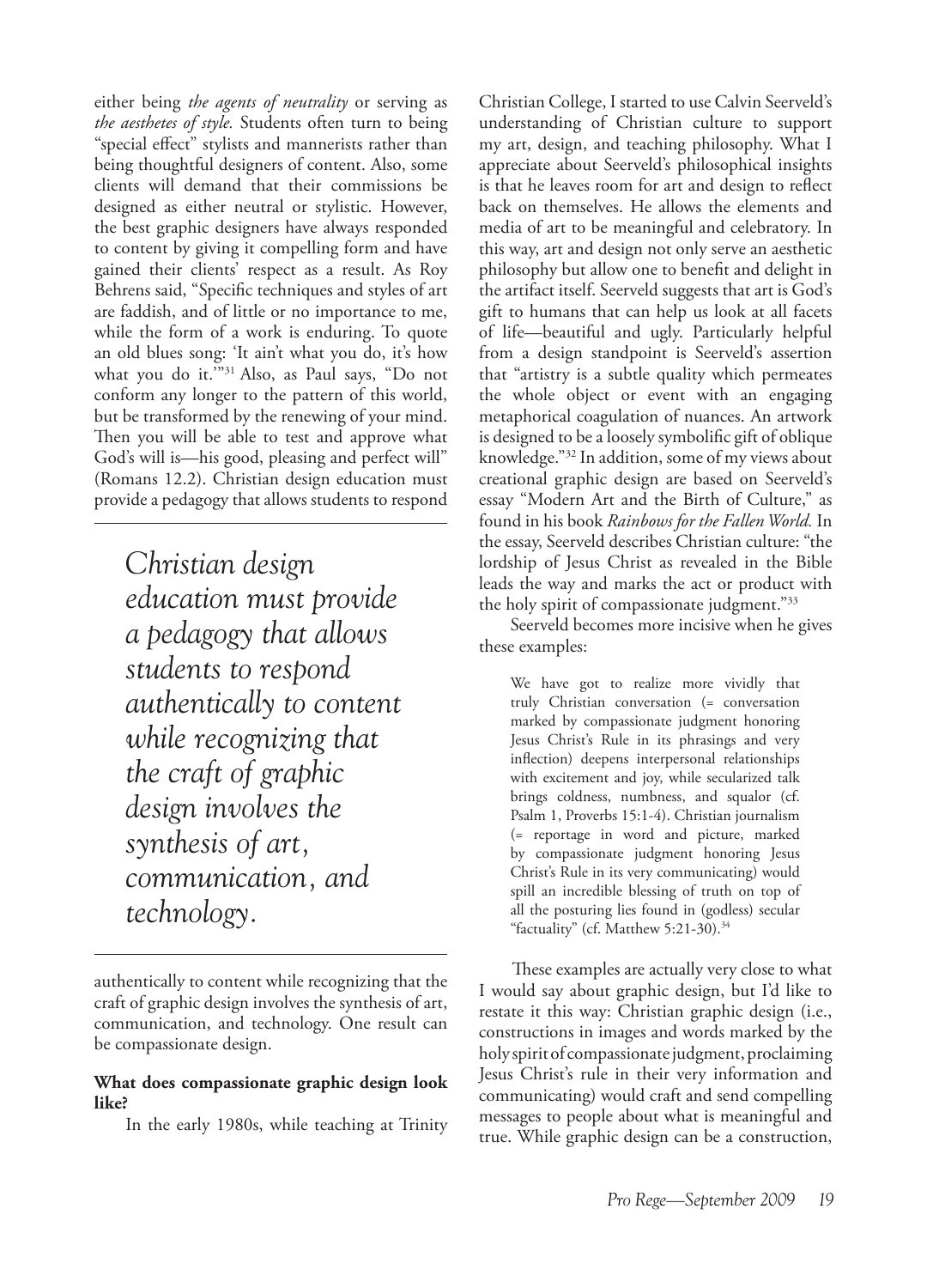the statement above suggests that graphic design should not be thought of as a completely human construction. Jeremy Begbie, in challenging current music theory, says what I also think is relevant in graphic design, when he describes "the unquestioned assumption of much music theory today: that music should be understood entirely as a human construction, disallowing any attempt to see it as also grounded in realities that humans do not construct. A Christian vision of creation holds together both our embeddedness in the physical world and our shaping of that world."35

*Christian graphic design (i.e., constructions in images and words marked by the holy spirit of compassionate judgment, proclaiming Jesus Christ's rule in their very information and communicating) would craft and send compelling messages to people about what is meaningful and true.*

To pursue more thoughtfully Seerveld's definition of Christian culture as a thing (meaningrealities) that honors the compassionate rule of Jesus Christ, we must understand the biblical meaning of compassion. First, we should consider Philippians 2.1-3:

So if in Christ there is anything that will move you, any incentive in love, any fellowship in the Spirit, any warmth or sympathy—I appeal to you, make my joy complete by being of a single mind, one in love, one in heart and one in mind. Nothing is to be done out of jealousy or vanity;

instead, out of humility of mind everyone should give preference to others, everyone pursuing not selfish interests but those of others. Make your own the mind of Christ Jesus….(*The New Jerusalem Bible*)

Next, we might consider the conclusion of the fine book *Compassion* (1982), where authors Donald P. McNeill, Douglas A. Morrison, and Henri J. M. Nouwen also write an excellent summary of God's compassion:

The great news we have received is that God is a compassionate God. In Jesus Christ the obedient servant, who did not cling to his divinity but emptied himself and became as we are, God has revealed the fullness of his compassion. He is Immanuel, God-with-us. The great call we have heard is to live a compassionate life. In the community formed in displacement and leading to a new way of being together, we can become disciples—living manifestations of God's presence in this world. The great task we have been given is to walk the compassionate way. Through the discipline of patience, practiced in prayer and action, the life of discipleship becomes real and fruitful.

As long as we live on this earth, our lives as Christians must be marked by compassion. But we must not conclude these reflections on compassion without observing that the compassionate life is not our final goal. In fact, we can only live the compassionate life to the fullest when we know that it points beyond itself. We know that he who emptied and humbled himself has been raised high and has been given a name above all other names, and we know too that he left us to prepare a place for us where suffering will be overcome and compassion no longer necessary. There is a new heaven and a new earth for which we hope with patient expectation. This is the vision presented in the Book of Revelation:

> Then I saw a new heaven and a new earth, the first heaven and the first earth had disappeared now, and there was no longer any sea. I saw the holy city, and the new Jerusalem, coming down from God out of heaven, as beautiful as a bride all dressed for her husband. Then I heard a loud voice call from the throne, "You see this city? Here God lives among men. He will make his home among them; they shall be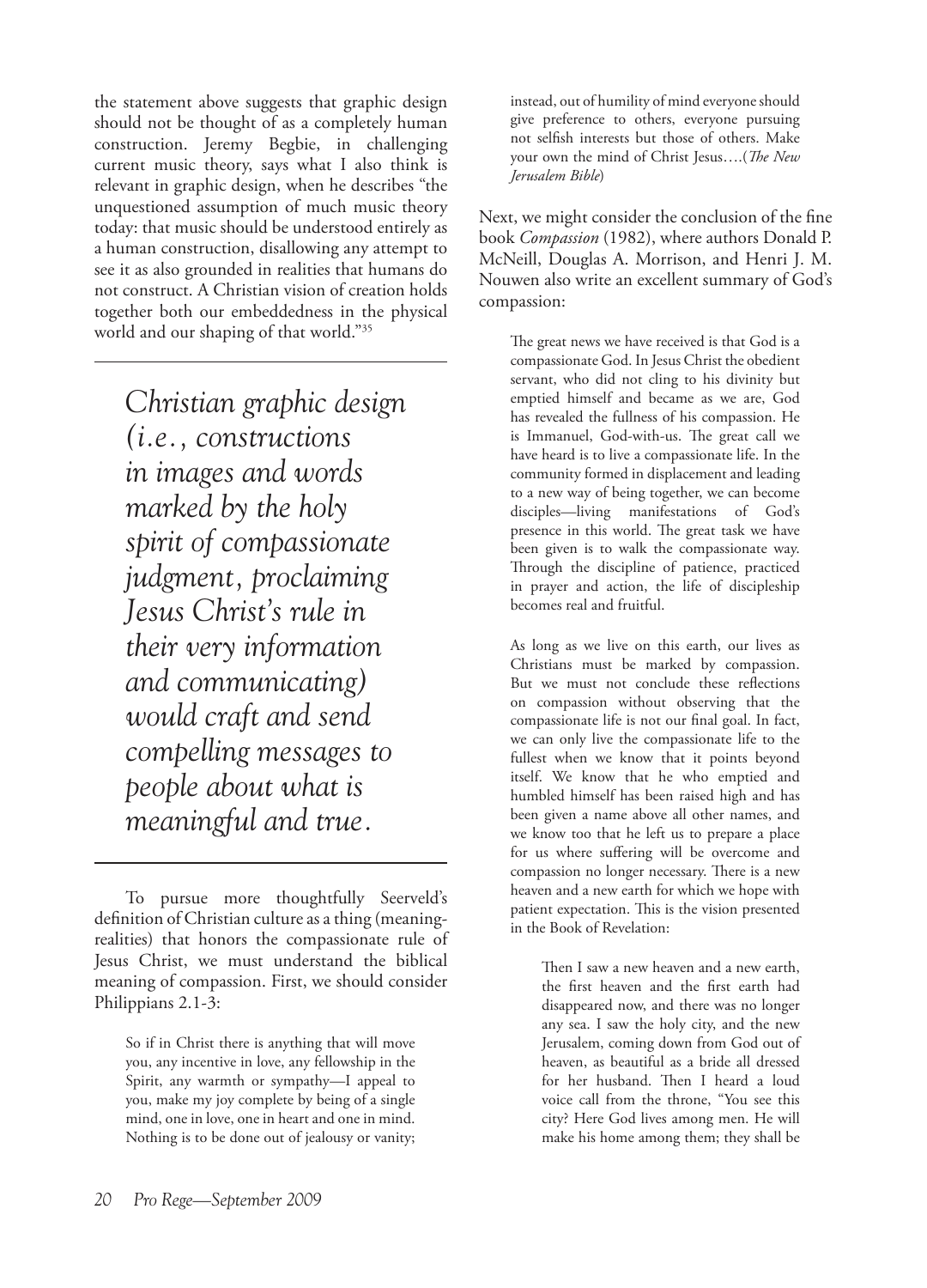his people, and he will be their God; his name is God-with-them. He will wipe away all tears from their eyes; there will be no more death, and no more mourning or sadness. The world of the past has gone." (Revelation 21.1-4)

This is the vision that guides us. This vision makes us share one another's burdens, carry our crosses together, and unite for a better world. This vision takes the despair out of death and the morbidity out of suffering, and opens new horizons. This vision also gives us the energy to manifest its first realization in the midst of the complexities of life. This vision is indeed of a future world. But it is no utopia. The future has already begun and is revealed each time strangers are welcomed, the naked are clothed, the sick and prisoners are visited, and oppression is overcome. Through these grateful actions, the first glimpses of a new heaven and a new earth can be seen, as described in Matthew 25:

> In the new city, God will live among us, but each time two or three gather in the name of Jesus he is already in our midst. In the new city, all tears will be wiped away, but each time people eat bread and drink wine in his memory, smiles appear on strained faces. In the new city, the whole creation will be made new, but each time prison walls are broken down, poverty is dispelled, and wounds are carefully attended, the old earth is already giving way to the new. Through compassionate action, the old is not just old anymore and pain not just pain any longer. Although we are still waiting in expectation, the first signs of the new earth and the new heaven, which have been promised to us and for which we hope, are already visible in the community of faith, where the compassionate God reveals himself. This is the foundation of our faith, the basis of our hope, and the source of our love.<sup>36</sup>

The city of God (i.e., the Kingdom of God [Revelation 21, 22]), described in the preceding excerpt, is not a Genesis paradise but a holy city out of which flows the river of life.

This holy city alludes to our experience of place and a material environment full of diverse artifacts—from engineering to art and graphic design—made by many people. The description suggests the integrality of the built environment

with the tree of life, which bears twelve crops of fruit and medicinal leaves for healing the nations. As a foretaste of the holy city, our current city planning, at its best, can develop well-balanced environments of architecture and artifacts, all designed to make life better as blessings to all inhabitants—social and environmental. Blessings also include industries that sustain jobs, service economies, sustainable systems, management of population densities, sustainable agriculture, and methods of cohabiting with nature.

By contrast, current city development is not perfect and sometimes, by default, creates problems such as urban sprawl and inner-city dislocation. By common grace, creative designers can be the miracle workers, finding holy-spirited solutions to problems resulting from such things as new urban development and weather-related catastrophes. Christian graphic design students and design practitioners need to ask this question: "How does my work help grow the kingdom of God?" In response, we can begin this work by cultivating a creative attitude in the community of Jesus Christ. As Wolterstroff eloquently puts it,

The task in history of the people of God, the church, the followers of Jesus Christ, is, in the first place, to witness to God's work of renewal to the coming of His Kingdom.… Its task is, secondly, to work to bring about renewal by serving all people everywhere in all dimensions of their existence, working for the abolition of evil and joylessness and for the incursion into human life of righteousness and shalom. Thirdly, it is called to give evidence in its own existence of the new life, the *true,* authentic life—to give evidence in its own existence of what a political structure without oppression would look like, to give evidence in its own existence of what scholarship devoid of jealous competition would look like, to give evidence of what a human community that transcends while yet incorporating national diversity would be like, to give evidence in its own existence of what an art that unites rather than divides and of what surroundings of aesthetic joy rather than aesthetic squalor would be like, to give evidence in its own existence of how God is rightly worshipped. And then lastly it is called to urge all men everywhere to repent and believe and join this people of God in the world. 37

In response to Wolterstroff's point "what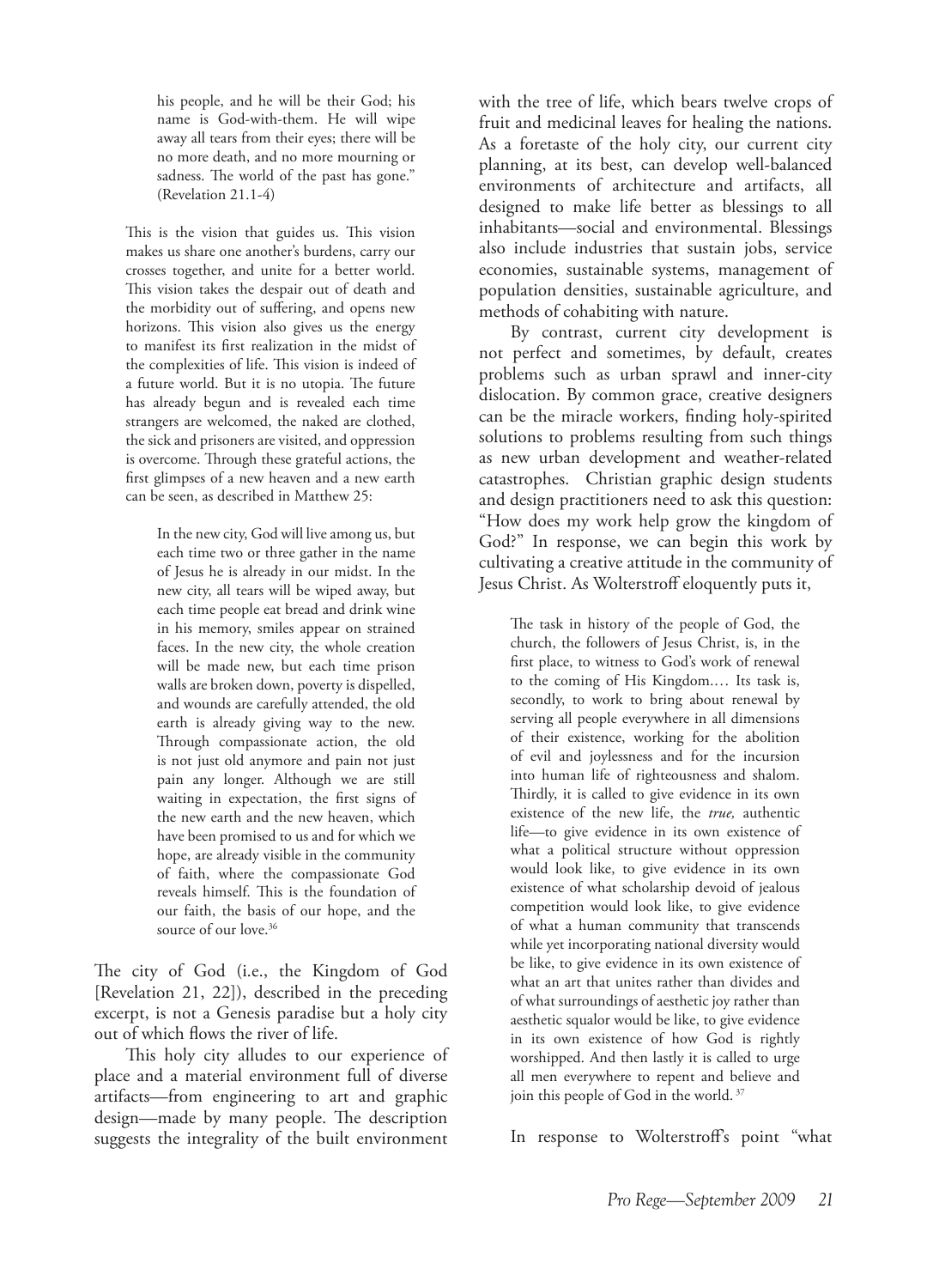surroundings of aesthetic joy rather than aesthetic squalor would be like," I'd like to briefly discuss the term *commodity*. For many years, designer Rick Valicenti has observed that graphic design has become commoditized. Valicenti is referring to industry's perceptions that the main purpose or value of graphic design is to help sell products and that raw materials should be bought and sold at the lowest price possible. The term *commodity* in this context, obviously, has negative connotations among designers who resist seeing the importance of their work and art devalued or reduced to mundane commercial products.

In contrast, I, as a Christian graphic designer, posit the Reformed view—that we think of art and design as an act of transformation and Godglorifying stewardship. This means, among other things, that we begin to view the word *commodity* differently. The Merriam-Webster's Collegiate Dictionary defines commodity as "something (product or service) that people need and value and find useful" and, I would add, ecologically sustainable. Christian graphic design students, just like many other design school graduates, will very likely continue designing marketing materials used to sell products or services.

As they do so, Christian students, more than ever, need the ability to analyze how commodities (products or services) influence and shape graphic design—they need to develop a Christian perspective on how design and commodities can honor the compassionate rule of Jesus Christ. One way, according to Minneapolis architect Charlie Lazor, is to value commodity as art and design that create human emotional responses such as delight and hospitality.<sup>38</sup> Delight in this perspective could be thought of as the effect of delightful harmony and a normative design principle. Other normative principles for graphic design include responsible technology and service, openness and communication, stewardship, justice, mutual caring, respect, community spirit, and trust.<sup>39</sup> These principles should be our design brief, criterion, and incentive as Christian graphic designers.

Along the same line, the essential theme in the McNeill, Morrison, and Nouwen book *Compassion*, is the importance of Christians working in community as the best way to be compassionate in this broken world. The authors write,

We are able to do many hard things, tolerate many conflicts, overcome many obstacles, and pressures, but when we no longer experience ourselves as part of a caring, supporting, praying community, we quickly lose faith. This is because faith in God's compassionate presence can never be separated from experiencing God's presence in the community to which we belong.<sup>40</sup>

In *Rainbows for the Fallen World*, Seerveld has developed five helpful imperatives for artists, imperatives that highlight the artist acting creatively within a community. Imperative number four directs the artist or designer not to go it alone but rather to "Integrate yourself as a band of Christian artists with Christian taskforces in other cultural areas in order to reach out as a people hood of God to the public at large."<sup>41</sup> The following case study is indicative of a design project that reaches out as grace and reconciliation to a community.

In June of 2008, I attended the installation of "Design for the Other 90%," an outdoor exhibit at the Walker Art Center in Minneapolis. One of the featured projects was the Katrina Furniture Project, in which graphic design was integral to the whole project and played a significant promotional role. The exhibit was produced and directed by the Cooper-Hewitt National Design Museum in New York City and was first exhibited



Photograph copyright © 2008 David M. Versluis

In 2008, *The Walker Art Center* held a summer celebration of "green stuff." The main feature was the traveling exhibition *Design for the other 90%,* which displayed items that allow the world's poor to purify water, make bricks, heat and cook with the sun. Built in the Sculpture Garden, the free public exhibit could be viewed within a collection of Global Village Shelters created by Ferrara Design, Inc. and manufactured by Weyerhaeuser Company, using atriple-wall laminated, corrugated, cardboard material.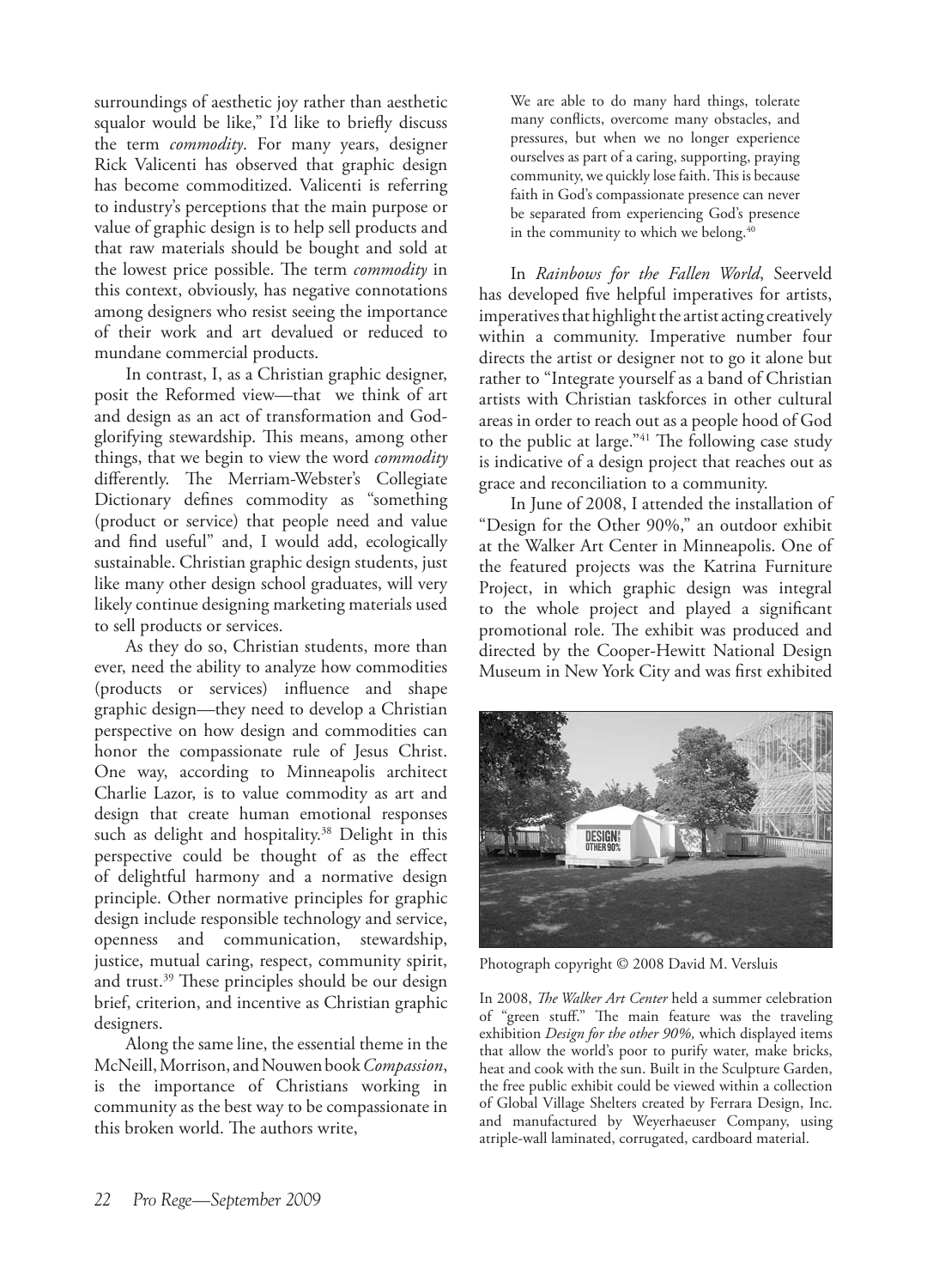in 2007 before traveling to Minneapolis. The following information is taken from the exhibition catalog, titled *Design for the Other 90%,* written by Cynthia E. Smith, who served as the exhibition curator. She describes the project this way:

The Katrina Furniture Project, formed in response to Hurricane Katrina, creates neighborhood furniture-making workshop facilities using the debris left by the storm and helps build the economic and social capacity of neighborhoods in New Orleans who faced/ experienced severe economic and social challenges even before Katrina. The workshops train community members in making furniture and the fundamentals of business, and function as a neighborhood-based place of work and resource center while residents rebuild their homes. Workshops will make and sell church pews—to replace those lost to the more than ninety churches ruined by the storm—as well as tables and stools, all from recycled wood.<sup>42</sup>

Notice Smith's description of the workshop and project initiative as do-it-yourself. The principal designer was Sergio Palleroni, an architecture professor at the University of Texas at Austin. He, along with his team of architecture students at the



Katrina Furniture Project: a collaboration: These are hang-tag, front-side designs that are part of a larger marketing system for furniture sales. The reverse side would explain the whole reclaimed furniture story. Photograph is used with permission from Sergio Palleroni, founder of BaSiC Initiative, and Nikolaus Hafermaas, Designmatters, Art Center College of Design. Palleroni's group conceived and designed the furniture in partnership with Green Project. And Hafermaas' team developed the YouOrleans identity/brand system and marketing plan that included packaging, collateral graphic design, and retail signage.

University, did initial research and development. The team then designed the furniture, made prototypes and patterns, created manufacturing standards, and developed cost-effective production techniques and methods for worker training. In addition, Palleroni's team collaborated with students and faculty from the Art Center College of Design, Pasadena, California. This team helped develop the product marketing initiative—including research, pricing, and sales distribution—and designed an identity and branding system.

The Katrina Furniture Project is a fine example of *redemptive*, tranformational design, created mainly by college students. The following description by Smith highlights how graphic design contributed significantly to the project. The graphic design project titled *YouOrleans* was implemented in 2006-2007 and initiated a program based on the identifier "Re" and its associations. Here are Smith's words:

*YouOrleans* is an identity system developed by a team of students, alumni, and instructors from Art Center College of Design, Pasadena, California formed to brand the Katrina Furniture Project. The identity graphically represents the resilient and ever-optimistic

citizens of New Orleans as well as the craftspeople at the Katrina Furniture Project, who are using their talent and determination to affect recovery and reclaim their lives. In collaboration with Art Center's *Designmatters* initiative, a United Nations– designated non-governmental organization (NGO) which acts as an educational laboratory for best practices and social engagement, the project based its design solution on the typographic identifier of "Re" as in Recovery, Revitalization, Reformation, Reuse, Redevelop, and Redeem—embodied in the furniture.<sup>43</sup>

The principal designers were the Graphic Design Department, Art Center College of Design, in collaboration with the Designmatters initiative.

The Katrina Furniture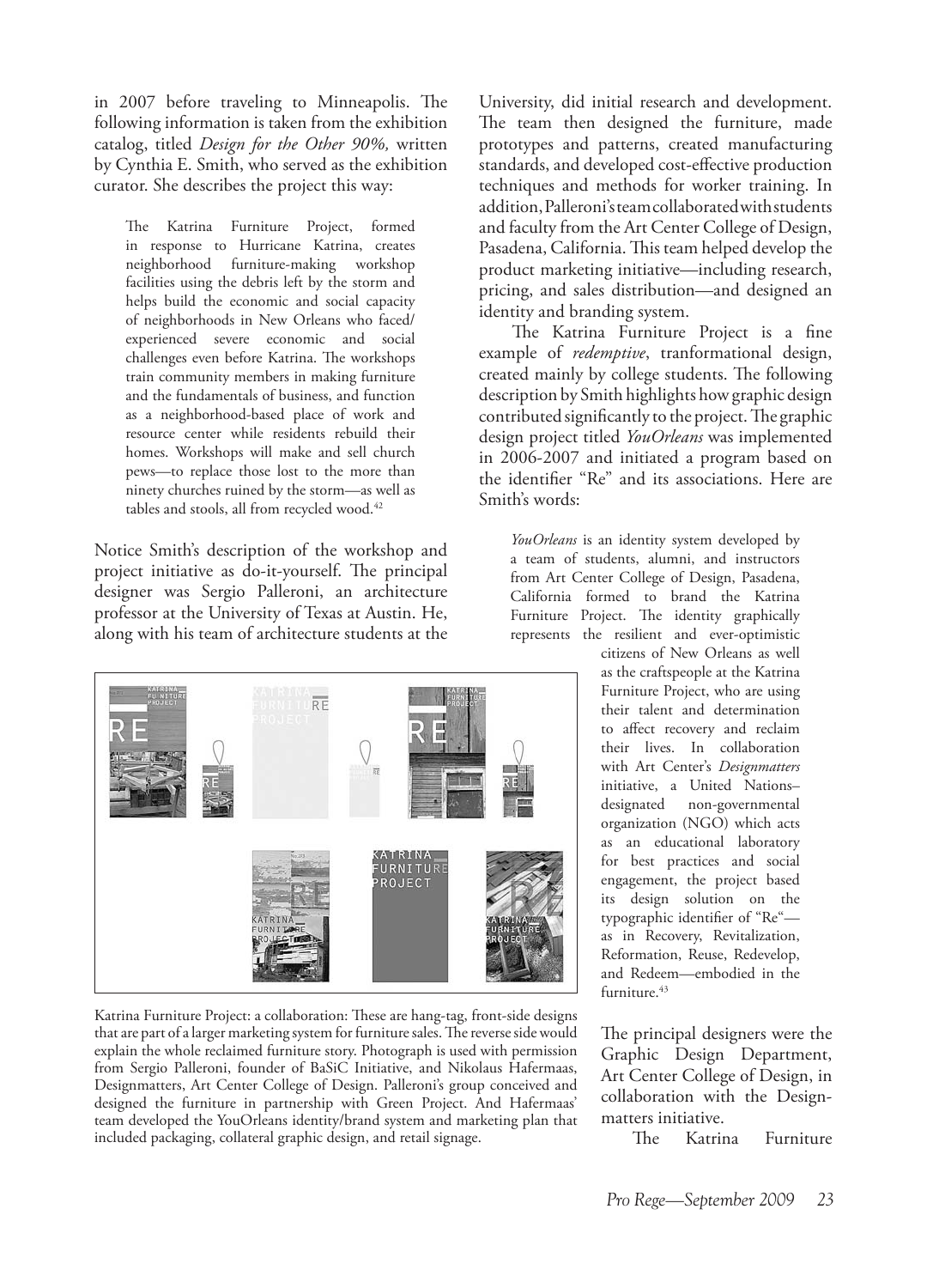Project is a fine example of God's generous grace to designers motivated mainly by compassion working sensitively in community without being autocratic while allowing members of the community the dignity of helping themselves. Graphic design students at Dordt have also developed various community projects. (To view selected student designs, use this link: http:// homepages.dordt.edu/versluis/)

#### **Conclusion**

As mentioned earlier, the book *Compassion* has enhanced my interest in allowing graphic design to express the biblical correlation of compassion, justice, and shalom and deepened my concern for a flourishing creation and the proper Christian cultural response. Dordt's graphic design program has exemplified a compassionate attitude in concrete ways through projects that serve God and his image bearers. This attitude has import for teaching graphic design, since design plays such a huge role in the promotional efforts of artifacts and commodities, from architecture to almost all industrial products.

An example of responsible design can also be found in the work of Dutch product-designer Tord Boontje, work that is unconventional but appealing. Boontje, since 1998, is known for his do-it-yourself (DIY), humanizing *Rough and Ready* furniture collection made from scrap pieces of wood from the lumberyard. Citing Zöe Ryan, Boontje has summed up his approach as follows: "I find it hard to relate to the prevalent plastic slickness and preciousness. With this furniture I want to develop my ideas about objects we live with, ideas about a utilitarian approach towards the environment we live in."44 Disconcerted, Boontje says that society has lost the ability to make things and all we do is consume.45

One response to the abnormal effects of consumption is the current sign and trend that conscientious businesses, progressive organizations, and designers are creating a culture of responsibility and fairness by considering design for the other 90% of the world's population, who have meager resources. As Paul R. Polak writes in his essay titled *Design for the Other Ninety Percent,*

Today, you could ask the executives of Netafim, the world's biggest drip-irrigation company, why

more than ninety-five percent of its products go to the richest five percent of the world's farmers, and they would probably reply, "Because that's where the money is." But think about this: If a hundred million small farmers in the world each bought a quarter-acre drip system for \$50—a total investment on their part of \$5 billion—it would amount to more than ten times the current annual global sales of drip-irrigation equipment. These millions of small farmers could put ten million additional hectares under drip irrigation and increase current global acreage under drip irrigation by a factor of five.<sup>46</sup>

*The Katrina Furniture Project is a fine example of God's generous grace given to designers motivated mainly by compassion—working sensitively in community without being autocratic while allowing members of the community the dignity of helping themselves.* 

Social entrepreneurial intention and transformational thinking are needed on a larger scale to design products that improve the lives of all people, whether it be a high-end ergonomic office chair or an improved sanitation system in an underdeveloped country.

Graphic design needs transformation. Indeed, some signs point to transformation initiated by both Christian and non-Christian designers. Christian graphic designers can be instrumental in this transformation by first cultivating the mind of Christ, i.e., compassionately working as creational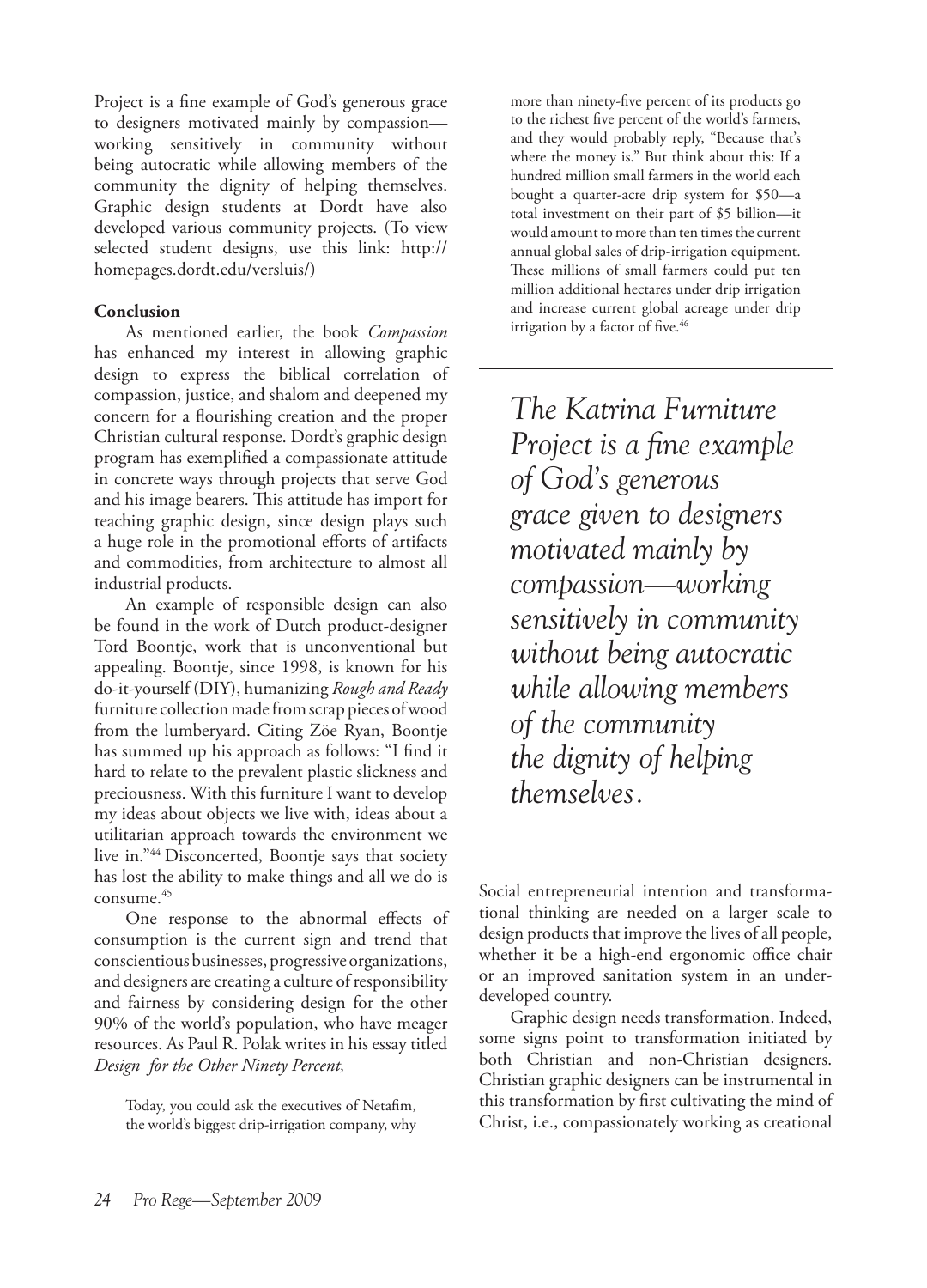stewards for the thriving of every creature, culture, and society. This must be our response to God as Christian designers and educators of design.

#### **Endnotes**

1. Calvin Seerveld, "Reformational Christian Philosophy and Christian College Education," *IAPCHE Newsletter* 1, no. 14 (2002), 18. <http://iapche.org/Insert10-02. pdf>

The word *Creational*, explains Seerveld, is a change from his initial Reformational Christian theory of aesthetics, called a "doxological aesthetics," because its whole thrust is to praise the Lord and to glory thankfully in the gift of imaginative knowledge of nuances in the world. Seerveld states, "it is my colleague Adrienne Dengerink Chaplin, who designates such a philosophical aesthetics most insightfully as 'creational aesthetics.'" Dengerink Chaplin and Hilary Brand are co-authors of the acclaimed book *Art and Soul: Signposts for Christians in the Arts.* See also Calvin Seerveld, "The Pertinence of the Gospel of Creation for Christian Education," in *The Fields of the Lord,* edited by Craig Bartholomew (Carlisle: Piquant & Toronto: Tuppence Press, 2000), 206-208.

- 2. Robert Dugan, James W. Skillen, and Jim Wallis, *Crisis and Community: Three Evangelical Calls to New Politics,* ed. Jerry S. Herbert (Washington D.C.: Coalition for Christian Colleges & Universities, 1998), xii.
- 3. Calvin Seerveld, "Modern Art and the Birth of a Christian Culture," *Rainbows for the Fallen World*  (Downsview, Ontario, Canada: Toronto Tuppence Press, 1980), 196.
- 4. A. A. Van Ruler, *God's Son and God's World*, trans. Lewis B. Smedes (Grand Rapids, MI: Wm. B. Eerdmans Publishing Co., 1960), 67.
- 5. "The Belgin Confession," *Christian Reformed Church Beliefs*, 1987. CRCNA Ministries. 8 Oct. 2008 <http://www.crcna.org/pages/belgic\_confess\_main. cfm>.
- 6. Philip B. Meggs, *A History of Graphic Design* (New York: Van Nostrand Reinhold Company Inc., 1983), 118-126.
- 7. John Calvin, *Institutes of the Christian Religion,*  ed. John T. McNeill, trans. Ford Lewis Battles (Philadelphia: Westminster Press, 1960), xxxvii.
- 8. D. Livid Vander Krowd, "Christian Teaching: Hiring for Perspective," *Exercising our World View*, 3rd ed., ed. Charles Adams (Sioux Center, IA: Unpublished, Dordt College Engineering Department, 2000), 170.
- 9. Nicholas P. Wolterstorff, *Art in Action* (Grand Rapids, Mich.: Wm. B. Eerdmans, 1980), 82.
- 10. Lee Hardy, *The Fabric of this World, Inquiries into Calling, Career Choice, and the Design of Human Work*  (Grand Rapids, Mich.: Wm. B. Eerdmans, 1990), 113-114.
- 11. Dan Saffer, "Design Schools: Please Start Teaching Design Again," *Adaptive Path Weblog.* 6 Mar. 2007. <http://www.adaptivepath.com/blog/2007/03/06/ design-schools-please-start-teaching-design-again/>. 15 July 2008.
- 12. Victor Papanek, *Design for the Real World* (London: Granada Publishing Limited, 1974), 17-19.
- 13. Zöe Ryan, *Graphic Thought Facility* (Chicago: The Art Institute of Chicago, 2008), 10.
- 14. Rick Valicenti, "TMA Lectures, Rick Valicenti." University of Minnesota Duluth, Duluth, MN. 22 Oct. 2006. 23 Nov. 2007 <http://www. designernetwork.org/?q=node/29/play>.
- 15. George Nelson, *Problems of Design* (New York: Whitney Publications, 1957). 11.
- 16. Kristen Myers, "CIVA Part One: The Great Stuff," 24 June 2007. *Design Ministry Weblog.* 14 July 2007 http://www.designministry.org/index. php?s=earl+tai&sbutt=Go.
- 17. Ellen Lupton, "Resources (Free Advice," *Thinking with Type.* 8 June 2008 < http://www.papress.com/ thinkingwithtype/resources/type\_advice.htm >.
- 18. "What is Success?" *AIGA*. 28 Aug. 2007. AIGA. 1 July 2008 <http://www.aiga.org/content.cfm/what-is-success>.
- 19. Lloyd Den Boer, "Cultivating Deeper Reading." Dordt College Faculty Workshop, Sioux Center, IA. 10 Jan. 2007.
- 20. Roy R. Behrens, "How Form Functions: On Esthetics and Gestalt Theory," *Roy R. Behrens* (Bobolink Books, 2005). 24 Aug. 2007 <http://www.bobolinkbooks. com/Gestalt/HowFormFunctions.html>.
- 21. Roy R. Behrens, "The Thinking Eye," *A Chronology of*